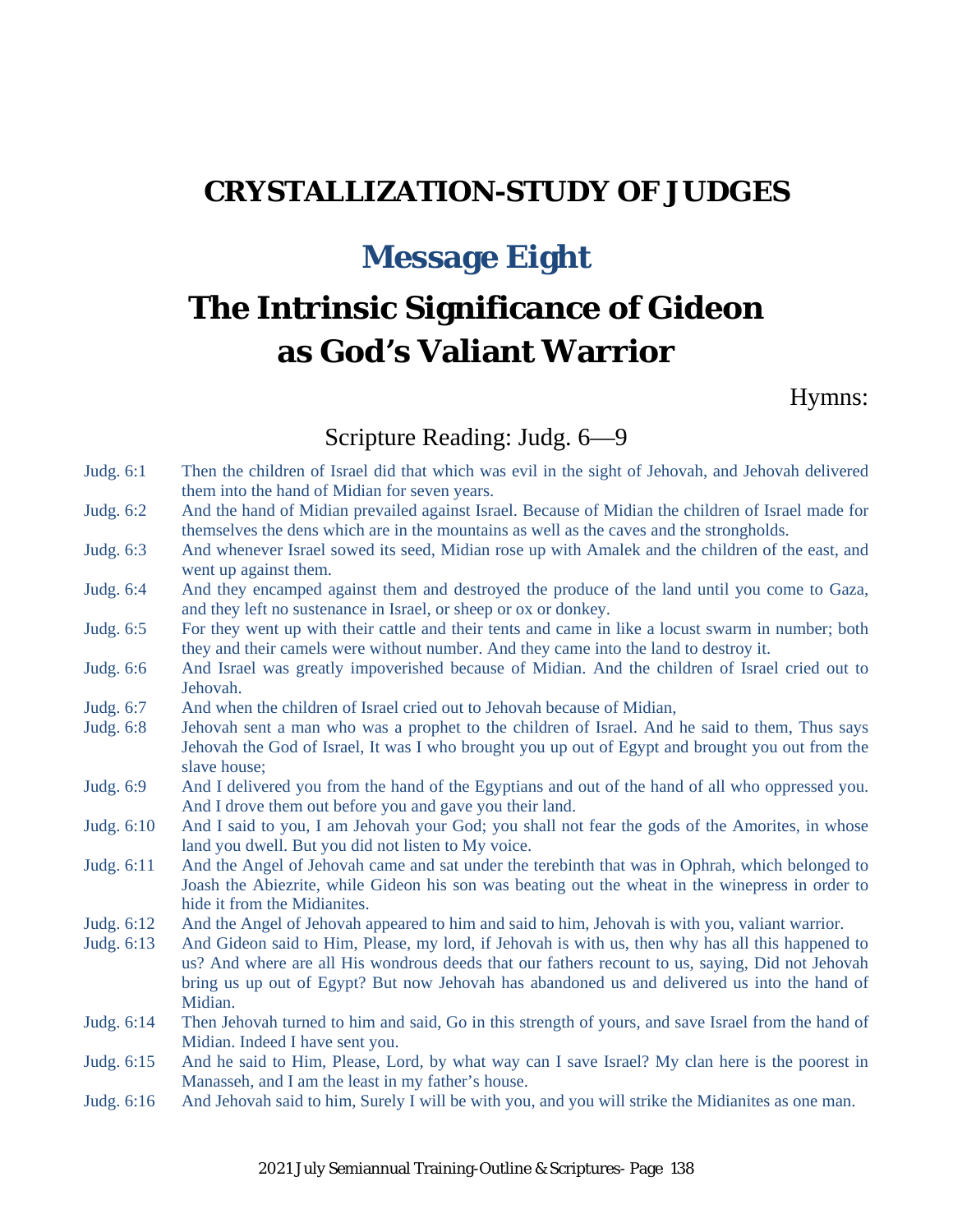- Judg. 6:17 And he said to Him, If now I have found favor in Your sight, perform a sign for me that it is You who are speaking with me.
- Judg. 6:18 Do not depart from here until I come to You and bring my present and set it before You. And He said, I will remain until you return.
- Judg. 6:19 So Gideon went and prepared a kid and an ephah of flour in unleavened cakes. He put the flesh in a basket and put the broth in a pot, and he brought it out to Him under the terebinth. And he presented it.
- Judg. 6:20 And the Angel of God said to him, Take the flesh and the unleavened cakes, and put them on this rock; and pour out the broth. And he did so.
- Judg. 6:21 And the Angel of Jehovah put forth the end of the staff that was in His hand and touched the flesh and the unleavened cakes. And fire came up from the rock and consumed the flesh and the unleavened cakes. And the Angel of Jehovah went from his sight.
- Judg. 6:22 And Gideon saw that He was the Angel of Jehovah. And Gideon said, Alas, O Lord Jehovah! For I have seen the Angel of Jehovah face to face.
- Judg. 6:23 And Jehovah said to him, Peace be with you. Do not be afraid; you shall not die.
- Judg. 6:24 Then Gideon built an altar there to Jehovah, and he called it Jehovah-shalom. To this day it is still in Ophrah of the Abiezrites.
- Judg. 6:25 And that night Jehovah said to him, Take your father's bull, that is, the second bull, seven years old; and tear down the altar of Baal that belongs to your father, and cut down the Asherah that is beside it.
- Judg. 6:26 And build an altar to Jehovah your God upon the top of this stronghold in the ordered manner. Then take that second bull, and offer a burnt offering with the wood of the Asherah that you will cut down.
- Judg. 6:27 So Gideon took ten men from among his servants and did as Jehovah had told him. But because he was too afraid of his father's house and the men of the city to do it by day, he did it at night.
- Judg. 6:28 And when the men of the city rose up early in the morning, there was the altar of Baal, broken down; and the Asherah beside it was cut down. And the second bull had been offered upon the altar that had been built.
- Judg. 6:29 And they said to one another, Who has done this thing? And after they inquired and sought about, they said, Gideon the son of Joash has done this thing.
- Judg. 6:30 Then the men of the city said to Joash, Bring out your son that he may die, for he has broken down the altar of Baal and cut down the Asherah beside it.
- Judg. 6:31 And Joash said to all who stood against him, Will you contend for Baal? Or will you save him? Whoever contends for him will be put to death while it is still morning. If he is a god, let him contend for himself; for his altar has been broken down.
- Judg. 6:32 Therefore on that day he named Gideon Jerubbaal, saying, Let Baal contend against him, for he has broken down his altar.
- Judg. 6:33 Then all the Midianites and the Amalekites and the children of the east gathered together, and they crossed over and encamped in the valley of Jezreel.
- Judg. 6:34 And the Spirit of Jehovah clothed Gideon; and he blew the trumpet, and the Abiezrites were called up behind him.
- Judg. 6:35 And he sent messengers throughout all Manasseh, and they were also called up behind him. And he sent messengers throughout Asher and Zebulun and Naphtali, and they went up to meet them.
- Judg. 6:36 And Gideon said to God, If indeed You will save Israel through my hand, as You have said,
- Judg. 6:37 I am laying here a fleece of wool on the threshing floor: If there is dew on the fleece alone and it is dry on all the ground, I will know that You will save Israel through my hand, as You have said.
- Judg. 6:38 And so it happened. When he rose up early the next morning and squeezed the fleece, he wrung dew from the fleece, a bowlful of water.
- Judg. 6:39 Then Gideon said to God, May Your anger not burn against me, but allow me to speak only this one time. Allow me to make this test with the fleece only this one time. Let it be dry on the fleece only, and let there be dew on all the ground.
- Judg. 6:40 And God did so that night, so that it was dry on the fleece only and there was dew on all the ground.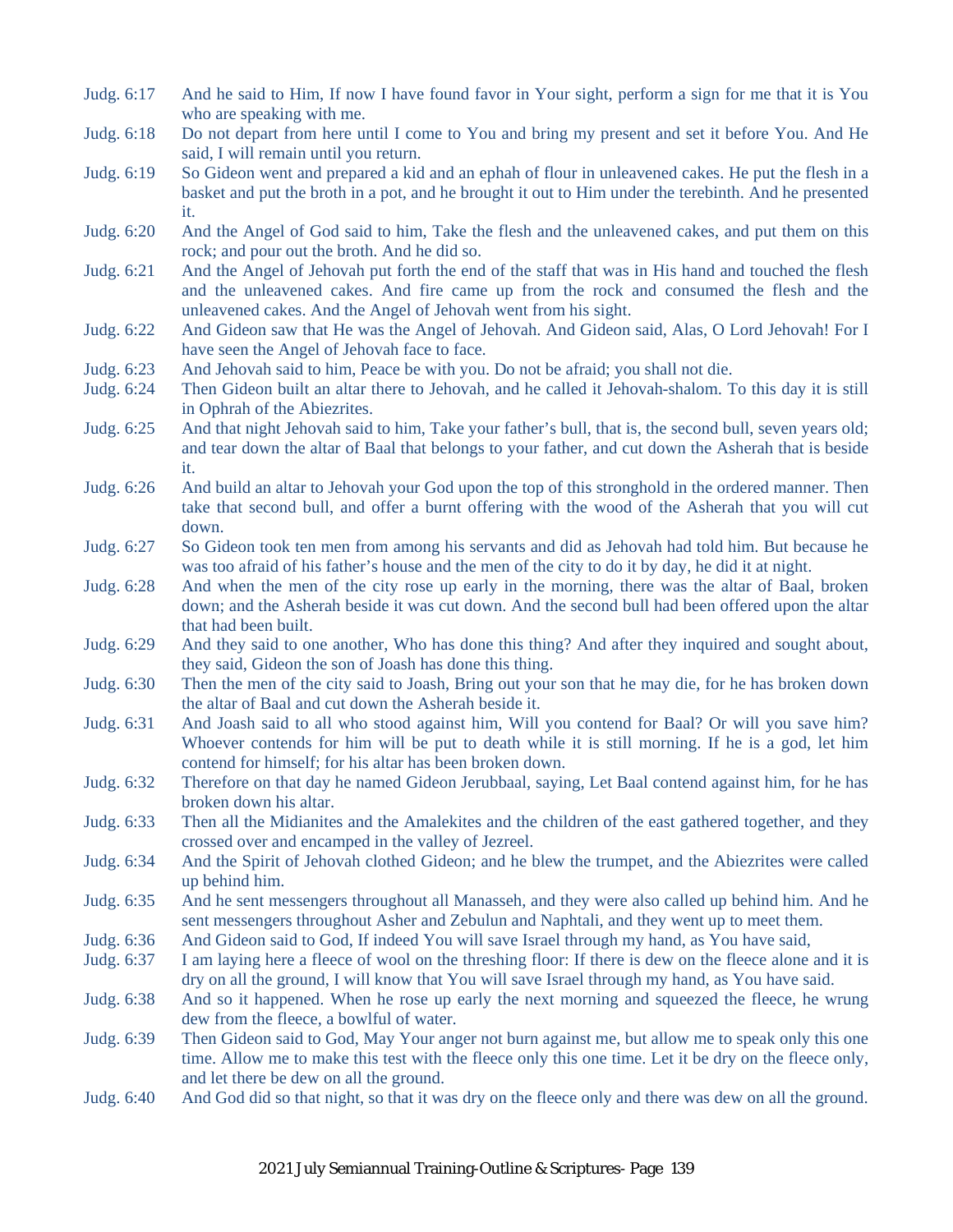- Judg. 7:1 Then Jerubbaal (that is, Gideon) and all the people who were with him rose early and encamped beside the spring of Harod. And the camp of Midian was to their north, by the hill of Moreh, in the valley.
- Judg. 7:2 And Jehovah said to Gideon, The people with you are too many for Me to deliver Midian into their hand; Israel might vaunt himself against Me, saying, My own hand has saved me.
- Judg. 7:3 Now then proclaim in the hearing of the people, saying, Whoever is afraid and trembling should return and depart from here. And twenty-two thousand of the people returned, and ten thousand remained.
- Judg. 7:4 Then Jehovah said to Gideon, The people are still too many. Bring them down to the water, and I will test them for you there. And he of whom I say to you, This one shall go with you, he shall go with you. And every one of whom I say to you, This one shall not go with you, he shall not go.
- Judg. 7:5 So he brought the people down to the water. And Jehovah said to Gideon, Everyone who laps from the water with his tongue, as a dog laps, you shall set apart; likewise everyone who bows down on his knees to drink.
- Judg. 7:6 And the number of those who lapped the water into their mouth with their hand was three hundred men, but the rest of the people bowed down on their knees to drink water.
- Judg. 7:7 And Jehovah said to Gideon, Through the three hundred men who lapped I will save you, and I will deliver Midian into your hand. But let all the other people go, each to his own place.
- Judg. 7:8 Then the people took provisions in their hand and their trumpets; and he sent all the men of Israel away, each to his own tent, but retained the three hundred men. And the camp of Midian was below him in the valley.
- Judg. 7:9 And that night Jehovah said to him, Arise; go down against the camp, for I have delivered it into your hand.
- Judg. 7:10 But if you are afraid to go down, go down with Purah your young man into the camp;
- Judg. 7:11 And you will hear what they are saying. Then afterward your hands will be strengthened so that you can go down against the camp. So he went down with Purah his young man to the edge of the battle array that was in the camp.
- Judg. 7:12 Now the Midianites and the Amalekites and all the children of the east lay in the valley like a locust swarm in multitude; and their camels were without number, as the sand on the seashore is in multitude.
- Judg. 7:13 And when Gideon came, at that moment a man was recounting a dream to his companion; and he said, I have just had a dream. There was this round loaf of barley bread tumbling through the camp of Midian. And it came to the tent and struck it so that it fell, and it turned it upside down. And the tent collapsed.
- Judg. 7:14 And his companion answered and said, This is nothing else but the sword of Gideon the son of Joash, a man of Israel. God has delivered Midian and all the camp into his hand.
- Judg. 7:15 And when Gideon heard the account of the dream and its interpretation, he worshipped. And he returned to the camp of Israel and said, Arise, for Jehovah has delivered the camp of Midian into your hand.
- Judg. 7:16 And he divided the three hundred men into three companies; and he put trumpets into the hands of them all, as well as empty pitchers, with torches inside the pitchers.
- Judg. 7:17 And he said to them, Look at me, and do as I do. Right when I come to the edge of the camp, you shall do just as I do.
- Judg. 7:18 When I and all who are with me blow the trumpet, you also blow the trumpets around all the camp and say, For Jehovah and for Gideon!
- Judg. 7:19 So Gideon and the hundred men who were with him came to the edge of the camp at the beginning of the middle watch. They had just then posted the watch. And they blew the trumpets and broke the pitchers that were in their hands.
- Judg. 7:20 And the three companies blew the trumpets and shattered the pitchers; and they held the torches in their left hands, and the trumpets were in their right hands to blow. And they cried out, A sword for Jehovah and for Gideon!
- Judg. 7:21 And each man stood in his place around the camp. Then the whole camp ran off, and they shouted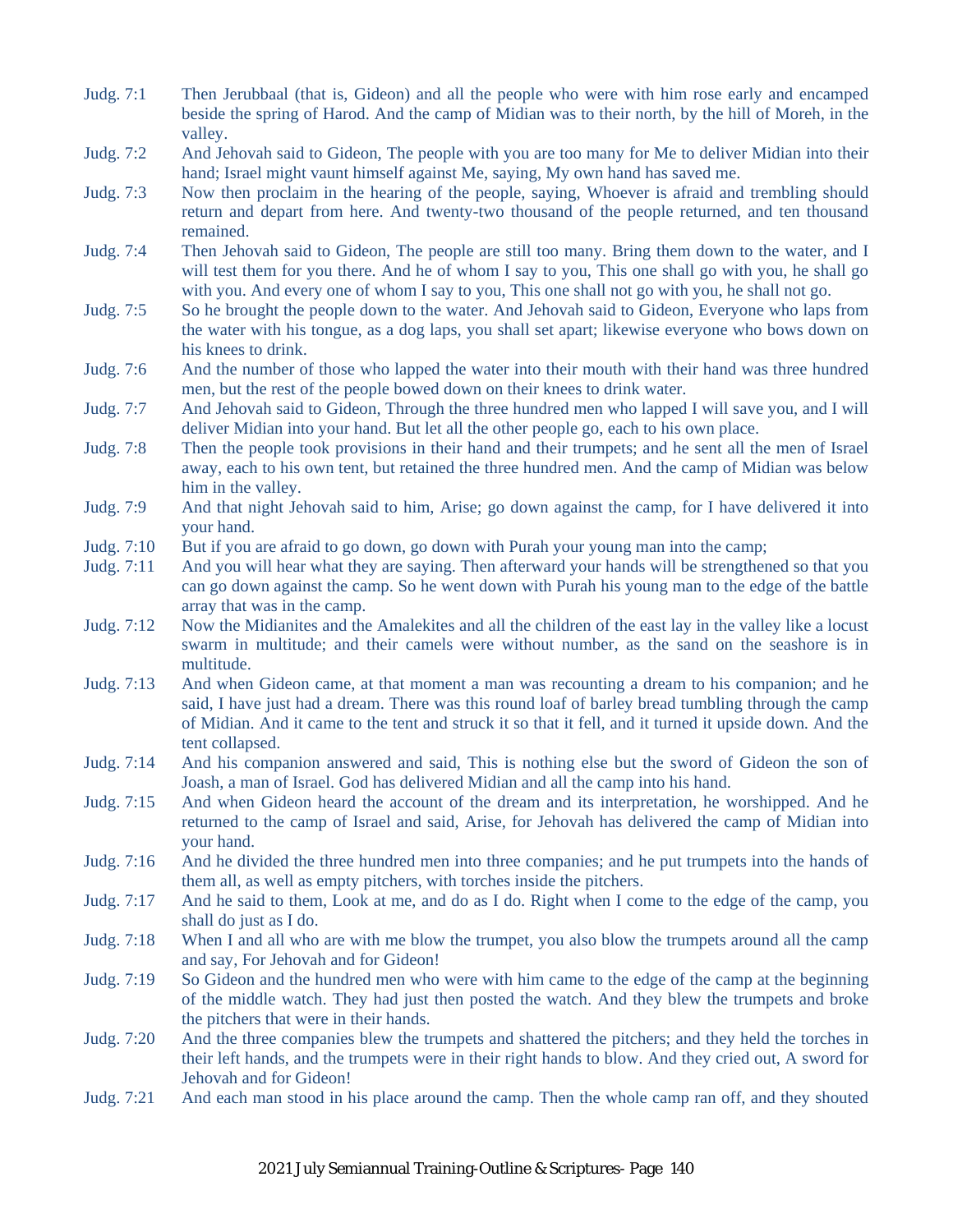and fled.

- Judg. 7:22 And they blew the three hundred trumpets, and Jehovah set each man's sword against his companion and against the whole camp. And the camp fled as far as Beth-shittah toward Zererah, as far as the edge of Abel-meholah, by Tabbath.
- Judg. 7:23 And the men of Israel were called up from Naphtali and from Asher and from all of Manasseh, and they pursued after Midian.
- Judg. 7:24 Then Gideon sent messengers throughout all the hill country of Ephraim, saying, Come down against Midian, and seize the waters against them as far as Beth-barah and the Jordan. And every man of Ephraim was called up, and they seized the waters as far as Beth-barah and the Jordan.
- Judg. 7:25 And they captured two princes of Midian, Oreb and Zeeb. And they slew Oreb at the rock of Oreb, and Zeeb they slew at the wine press of Zeeb; and they pursued Midian. And they brought the heads of Oreb and Zeeb to Gideon across the Jordan.
- Judg. 8:1 Then the men of Ephraim said to him, Why have you done this thing to us, that you did not call us when you went to battle against Midian? And they contended with him sharply.
- Judg. 8:2 And he said to them, What have I done now to compare with you? Are not the gleanings of the grapes of Ephraim better than the vintage of Abiezer?
- Judg. 8:3 It was into your hand that God gave the princes of Midian, Oreb and Zeeb. And what was I able to do in comparison with you? Then their hostile spirit toward him subsided when he said this word.
- Judg. 8:4 Then Gideon came to the Jordan and crossed over, he and the three hundred men with him, weary yet pursuing.
- Judg. 8:5 And he said to the men of Succoth, Please give us loaves of bread for the people behind me, for they are weary and I am pursuing after Zebah and Zalmunna, the kings of Midian.
- Judg. 8:6 But the princes of Succoth said, Are the hands of Zebah and Zalmunna in your hand now, that we should give bread to your army?
- Judg. 8:7 And Gideon said, Because of this, when Jehovah does deliver Zebah and Zalmunna into my hand, I will trample your flesh on the thorns of the wilderness and the briers.
- Judg. 8:8 Then he went up from there to Penuel and spoke to them in the same way; and the men of Penuel answered him as the men of Succoth had answered.
- Judg. 8:9 And he spoke also to the men of Penuel, saying, When I return in peace, I will break down this tower.
- Judg. 8:10 Now Zebah and Zalmunna were in Karkor, and their camps were with them, about fifteen thousand men, all who were left of the entire camp of the children of the east; for there had fallen one hundred and twenty thousand men who drew the sword.
- Judg. 8:11 And Gideon went up by way of the tent dwellers, east of Nobah and Jogbehah; and he struck the camp when the camp was off guard.
- Judg. 8:12 And Zebah and Zalmunna fled, and he pursued after them. And he captured the two kings of Midian, Zebah and Zalmunna, and threw all the camp into confusion.
- Judg. 8:13 And when Gideon the son of Joash returned from battle from the ascent of Heres,
- Judg. 8:14 He captured a young man from among the men of Succoth and questioned him. And he wrote down for him the princes of Succoth and its elders, seventy-seven men.
- Judg. 8:15 Then he came to the men of Succoth and said, Here are Zebah and Zalmunna, concerning whom you taunted me, saying, Are the hands of Zebah and Zalmunna in your hand now, that we should give bread to your men who are weary?
- Judg. 8:16 And he took the elders of the city and the thorns of the wilderness and the briers, and with them he trampled the men of Succoth.
- Judg. 8:17 And he broke down the tower of Penuel and slew the men of the city.
- Judg. 8:18 Then he said to Zebah and Zalmunna, What were the men whom you slew in Tabor like? And they said, As you are, so were they. Each one was like the children of a king in form.
- Judg. 8:19 And he said, They were my brothers, the sons of my mother. As Jehovah lives, if you had kept them alive, I would not slay you.
- Judg. 8:20 And he said to Jether his firstborn, Rise up; slay them. But the youth would not draw his sword, because he was fearful; for he was still a youth.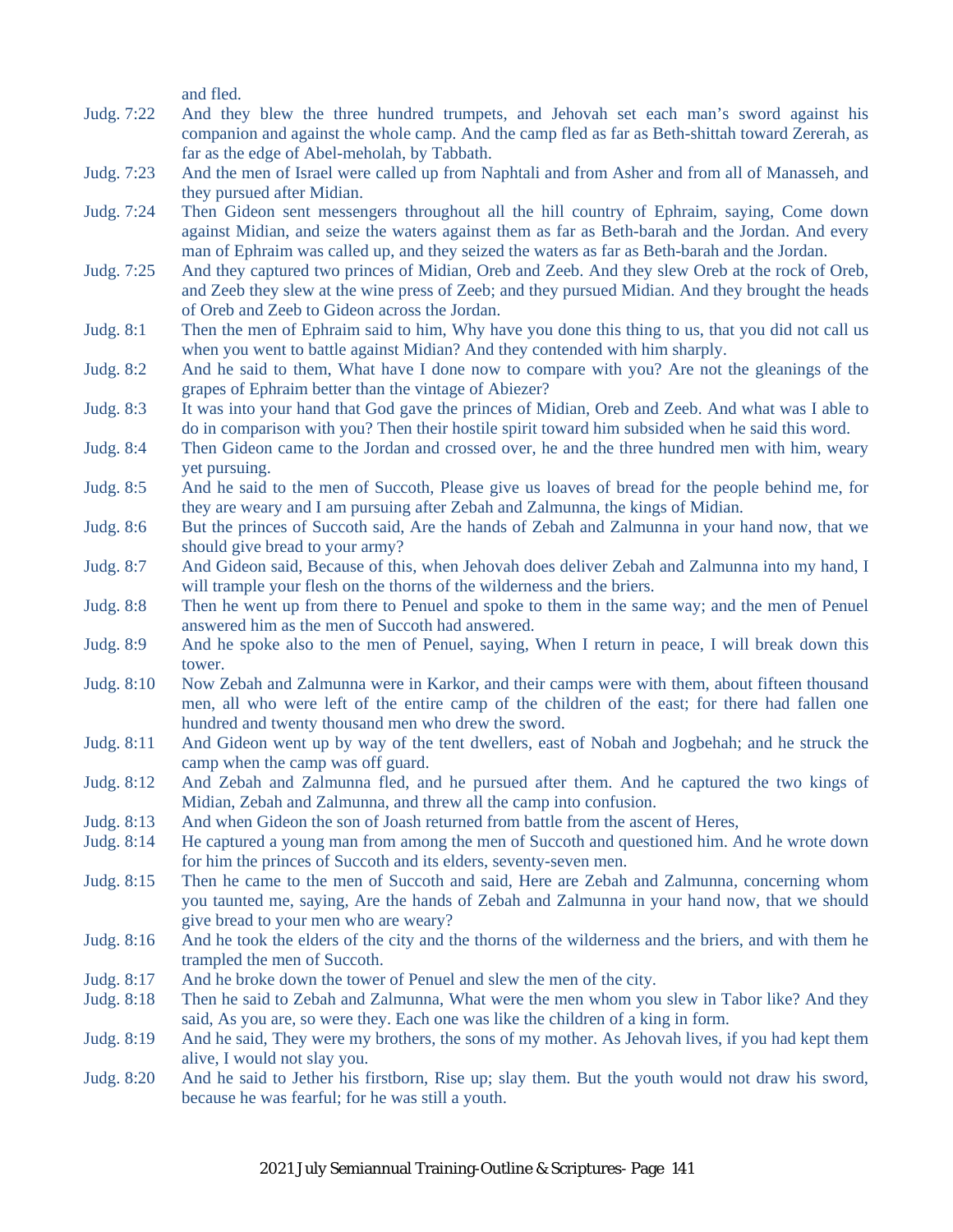- Judg. 8:21 Then Zebah and Zalmunna said, You rise up, and fall on us; for there is as much strength as there is man. And Gideon rose up and slew Zebah and Zalmunna. And he took the crescents that were on their camels' necks. Judg. 8:22 And the men of Israel said to Gideon, Rule over us, you and your son and your grandson as well; for you have saved us from the hand of Midian. Judg. 8:23 But Gideon said to them, I will not rule over you, nor will my son rule over you. Jehovah will rule over you.
- Judg. 8:24 And Gideon said to them, Let me make a request of you, that each of you give me an earring from his spoil. ( The Midianites had golden earrings, for they were Ishmaelites.)
- Judg. 8:25 And they said, We will willingly give it. And they spread out a garment, and each of them threw an earring from his spoil there.
- Judg. 8:26 And the weight of the golden earrings that he requested was one thousand seven hundred shekels of gold. This was besides the crescents and the pendants and the purple garments that were upon the kings of Midian and besides the chains that were on their camels' necks.
- Judg. 8:27 And Gideon made an ephod with it and placed it in his city, in Ophrah. And all Israel went as harlots to it there, and it became a snare to Gideon and his house.
- Judg. 8:28 So Midian was subdued before the children of Israel, and they lifted up their heads no more. And the land had rest forty years in the days of Gideon.
- Judg. 8:29 Then Jerubbaal the son of Joash went and dwelt in his house.
- Judg. 8:30 And Gideon had seventy sons, the issue of his loins, for he had many wives.
- Judg. 8:31 And his concubine who was in Shechem also bore him a son, and he named him Abimelech.
- Judg. 8:32 And Gideon the son of Joash died at a good old age, and he was buried in the tomb of Joash his father in Ophrah of the Abiezrites.
- Judg. 8:33 And as soon as Gideon died, the children of Israel turned again and went as harlots after the Baals. And they made Baal-berith their god.
- Judg. 8:34 And the children of Israel did not remember Jehovah their God, who had delivered them from the hand of all their enemies all around;
- Judg. 8:35 Nor did they show mercy to the house of Jerubbaal, that is, Gideon, for all the good he had done to Israel.
- Judg. 9:1 Then Abimelech the son of Jerubbaal went to Shechem to his mother's brothers; and he spoke to them and to all the family of the house of his mother's father, saying,
- Judg. 9:2 Speak now in the hearing of all the lords of Shechem, What is better for you, that all the sons of Jerubbaal, seventy men, rule over you, or that one man rule over you? Now remember that I am your bone and your flesh.
- Judg. 9:3 And his mother's brothers spoke of him in the hearing of all the lords of Shechem with all these words; and their heart inclined toward Abimelech, for they said, He is our brother.
- Judg. 9:4 And they gave him seventy pieces of silver from the house of Baal-berith. And with it Abimelech hired worthless and wanton men, and they followed after him.
- Judg. 9:5 And he went to his father's house in Ophrah and slew his brothers, the sons of Jerubbaal, seventy men, on one stone; but Jotham, the youngest son of Jerubbaal, was left, for he hid himself.
- Judg. 9:6 Then all the lords of Shechem and all the house of Millo gathered, and they went and made Abimelech king at the terebinth of the pillar that was in Shechem.
- Judg. 9:7 And when Jotham was told, he went and stood on the top of Mount Gerizim and lifted up his voice and called out and said to them, Listen to me, you lords of Shechem, that God may listen to you.
- Judg. 9:8 The trees once went forth to anoint a king over themselves. And they said to the olive tree, Reign over us.
- Judg. 9:9 But the olive tree said to them, Shall I leave my fatness, because of which God and men are honored by me, and go to wave over the trees?
- Judg. 9:10 Then the trees said to the fig tree, You come and reign over us.
- Judg. 9:11 But the fig tree said to them, Shall I leave my sweetness and my good fruit, and go to wave over the trees?
- Judg. 9:12 Then the trees said to the vine, You come and reign over us.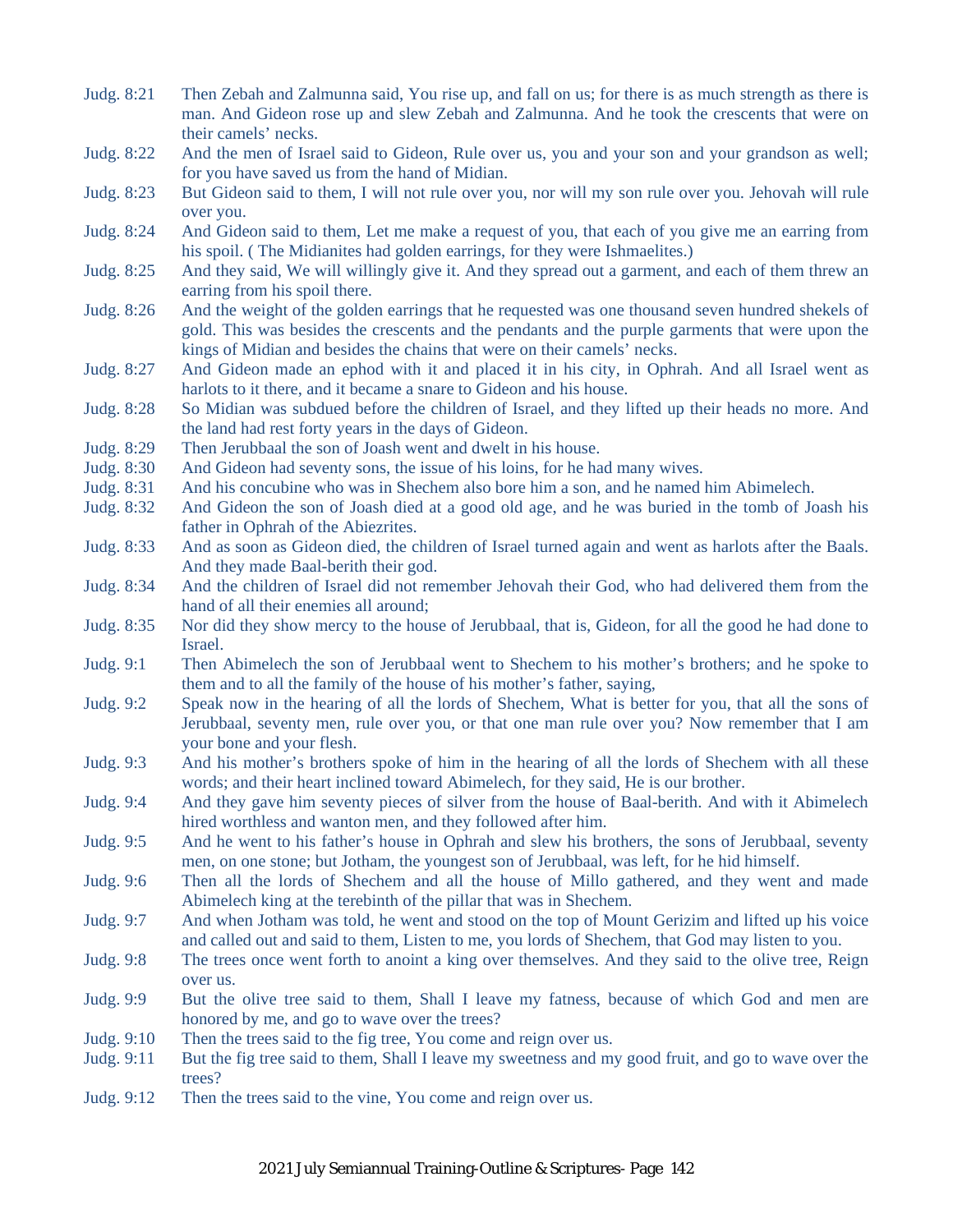- Judg. 9:13 But the vine said to them, Shall I leave my new wine, which cheers God and men, and go to wave over the trees?
- Judg. 9:14 So all the trees said to the bramble, You come and reign over us.
- Judg. 9:15 And the bramble said to the trees, If you are truly anointing me as king over you, come and take refuge under my shade; but if not, may fire come forth from the bramble and devour the cedars of Lebanon!
- Judg. 9:16 Now therefore if you have dealt truly and with integrity in making Abimelech king, and if you have dealt in a good way toward Jerubbaal and toward his house, and if you have dealt with him as his hands have deserved—
- Judg. 9:17 (For my father fought for you and risked his life, and he delivered you from the hand of Midian.
- Judg. 9:18 But you have risen up today against the house of my father and have slain his sons, seventy men, on one stone; and you have made Abimelech the son of his female servant king over the lords of Shechem, for he is your brother.)
- Judg. 9:19 Now if you have dealt truly and with integrity toward Jerubbaal and toward his house today, then rejoice in Abimelech, and let him also rejoice in you.
- Judg. 9:20 But if not, may fire come forth from Abimelech and devour the lords of Shechem and the house of Millo, and may fire come forth from the lords of Shechem and the house of Millo and devour Abimelech!
- Judg. 9:21 And Jotham ran off and fled, and he came to Beer and remained there because of Abimelech his brother.
- Judg. 9:22 And Abimelech was prince over Israel three years.
- Judg. 9:23 And God sent an evil spirit between Abimelech and the lords of Shechem, and the lords of Shechem dealt treacherously with Abimelech,
- Judg. 9:24 So that the violence done to the seventy sons of Jerubbaal might be avenged and so that their blood might be put upon Abimelech their brother, who slew them, and upon the lords of Shechem, who strengthened his hands to slay his brothers.
- Judg. 9:25 And the lords of Shechem set men in ambush for him on the tops of the mountains, and they robbed everyone who passed by them on the way; and Abimelech was told.
- Judg. 9:26 And Gaal the son of Ebed came with his brothers and went over to Shechem, and the lords of Shechem put their trust in him.
- Judg. 9:27 And they went out into the field and gathered the grapes of their vineyards and trod them, and had a festival. And they went to the house of their god and ate and drank, and they cursed Abimelech.
- Judg. 9:28 And Gaal the son of Ebed said, Who is Abimelech and who are we of Shechem, that we should serve him? Is he not the son of Jerubbaal, and is not Zebul his officer? Serve the men of Hamor, the father of Shechem; but why should we serve this man?
- Judg. 9:29 But, oh, that this people were put in my hand; then I would remove Abimelech. And he said of Abimelech, Increase your army and come out!
- Judg. 9:30 When Zebul the ruler of the city heard the words of Gaal the son of Ebed, his anger burned.
- Judg. 9:31 And he sent messengers to Abimelech in Tormah, saying, Gaal the son of Ebed and his brothers have now come to Shechem, and now they are stirring up the city against you.
- Judg. 9:32 And now rise up at night, you and the people with you, and wait in ambush in the field;
- Judg. 9:33 And in the morning, as soon as the sun rises, you shall rise up early and rush on the city. And right when he and the people with him come out against you, you shall do with him as you find occasion.
- Judg. 9:34 And Abimelech and all the people with him rose up at night and waited in ambush against Shechem in four companies.
- Judg. 9:35 And Gaal the son of Ebed went out and stood in the entrance of the gate of the city. And Abimelech and the people with him rose up from the ambush.
- Judg. 9:36 And when Gaal saw the people, he said to Zebul, Look, people are coming down from the tops of the mountains. But Zebul said to him, You are seeing the shadow of the mountains as though they were men.
- Judg. 9:37 And Gaal spoke again and said, Look, people are coming down from the height of the land, and one company is coming by the way of the terebinth of Meonenim.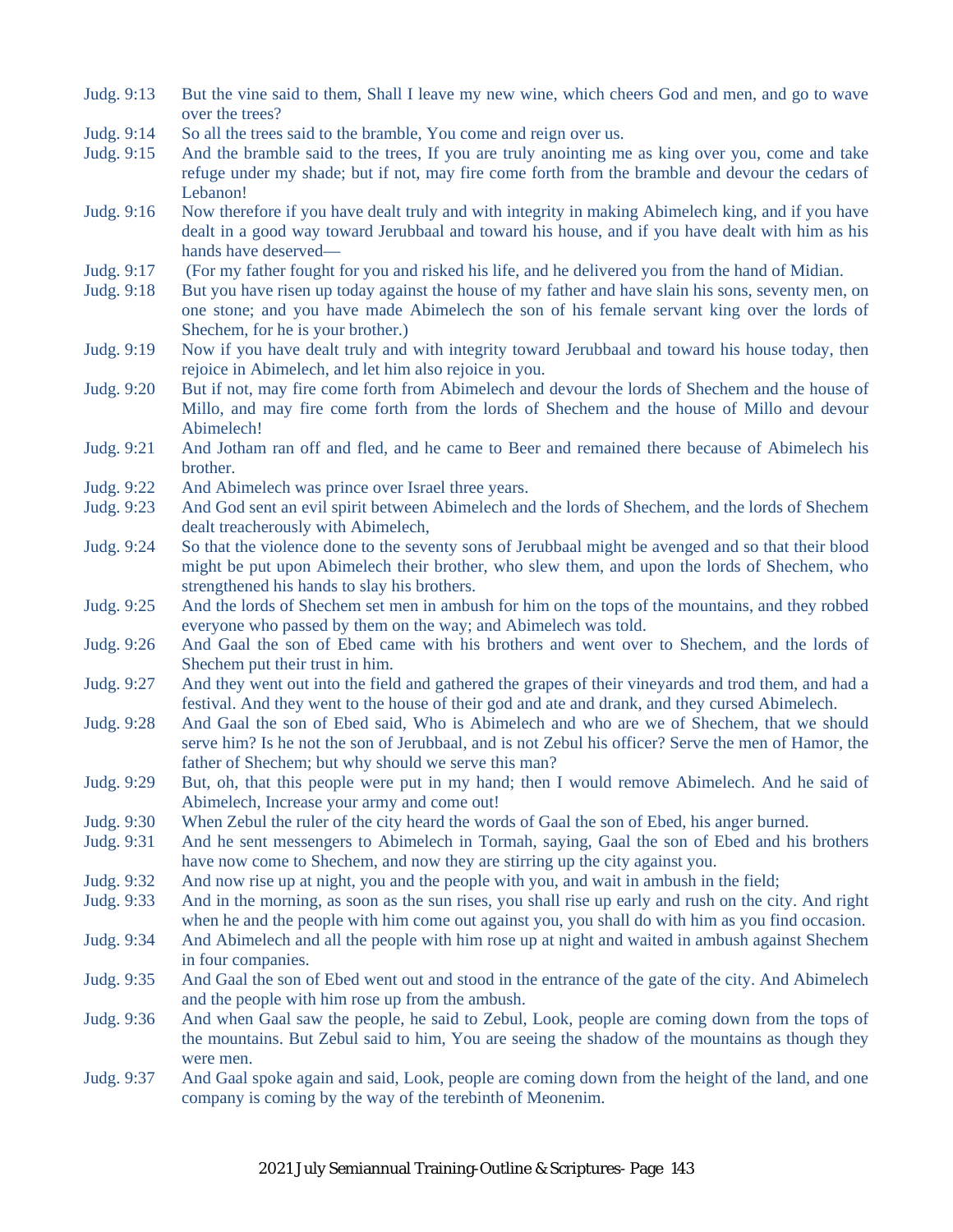- Judg. 9:38 Then Zebul said to him, Where is your boast now, that you said, Who is Abimelech that we should serve him? Is not this the people that you despised? Go out now, and fight them.
- Judg. 9:39 So Gaal went out before the lords of Shechem and fought with Abimelech.
- Judg. 9:40 And Abimelech pursued him, and Gaal fled from before him. And many wounded fell, up to the entrance of the gate.
- Judg. 9:41 And Abimelech dwelt in Arumah. And Zebul drove out Gaal and his brothers, so that they could not dwell in Shechem.
- Judg. 9:42 Then on the next day the people went out into the field, and Abimelech was told.
- Judg. 9:43 And he took his people and divided them into three companies, and he waited in ambush in the field. And he looked, and there were the people coming out of the city. And he rose up against them and struck them.
- Judg. 9:44 And Abimelech and the companies that were with him rushed forward and stood at the entrance of the gate of the city, and two companies rushed upon all those who were in the field and struck them.
- Judg. 9:45 And Abimelech fought against the city all that day. And he took the city, and the people who were in it he slew; and he tore down the city and sowed it with salt.
- Judg. 9:46 And when all the lords of the tower of Shechem heard of it, they went to the stronghold of the house of El-berith.
- Judg. 9:47 And Abimelech was told that all the lords of the tower of Shechem had gathered together.
- Judg. 9:48 And Abimelech went up to Mount Zalmon, he and all the people who were with him. And Abimelech took an ax in his hand and cut down a tree limb. And he lifted it up and put it on his shoulder, and he said to the people who were with him, What you see me doing, hurry and do as I have done.
- Judg. 9:49 So all the people also cut down each a limb. And they followed after Abimelech and set the limbs against the stronghold. And they set the stronghold on fire over them, so that all the men of the tower of Shechem also died, about a thousand men and women.
- Judg. 9:50 Then Abimelech went to Thebez; and he encamped against Thebez and took it.
- Judg. 9:51 But there was a strong tower in the middle of the city; and all the men and women and all the lords of the city fled there and shut themselves in; and they went up to the roof of the tower.
- Judg. 9:52 And Abimelech came up to the tower and fought against it. And he came near the entrance of the tower to burn it with fire.
- Judg. 9:53 And a certain woman threw an upper millstone upon Abimelech's head, and it cracked his skull.
- Judg. 9:54 Then he called immediately to the young man who bore his armor and said to him, Draw your sword and kill me; otherwise they will say concerning me, A woman slew him. And his young man pierced him through, and he died.
- Judg. 9:55 And when the men of Israel saw that Abimelech was dead, they went away, each to his own place.
- Judg. 9:56 And God repaid the evil of Abimelech, which he had done to his father by slaying his seventy brothers.
- Judg. 9:57 And God brought all the evil of the men of Shechem back upon their own heads, and the curse of Jotham the son of Jerubbaal came upon them.

### **I. Gideon was raised up by God as His valiant warrior and sent by God to save Israel (Judg. 6:12-14; cf. John 8:29) from the oppression of the Midianites (Judg. 6:1—8:32); we must see the intrinsic significance of Gideon's success:**

- Judg. 6:12 And the Angel of Jehovah appeared to him and said to him, Jehovah is with you, valiant warrior.
- Judg. 6:13 And Gideon said to Him, Please, my lord, if Jehovah is with us, then why has all this happened to us? And where are all His wondrous deeds that our fathers recount to us, saying, Did not Jehovah bring us up out of Egypt? But now Jehovah has abandoned us and delivered us into the hand of Midian.
- Judg. 6:14 Then Jehovah turned to him and said, Go in this strength of yours, and save Israel from the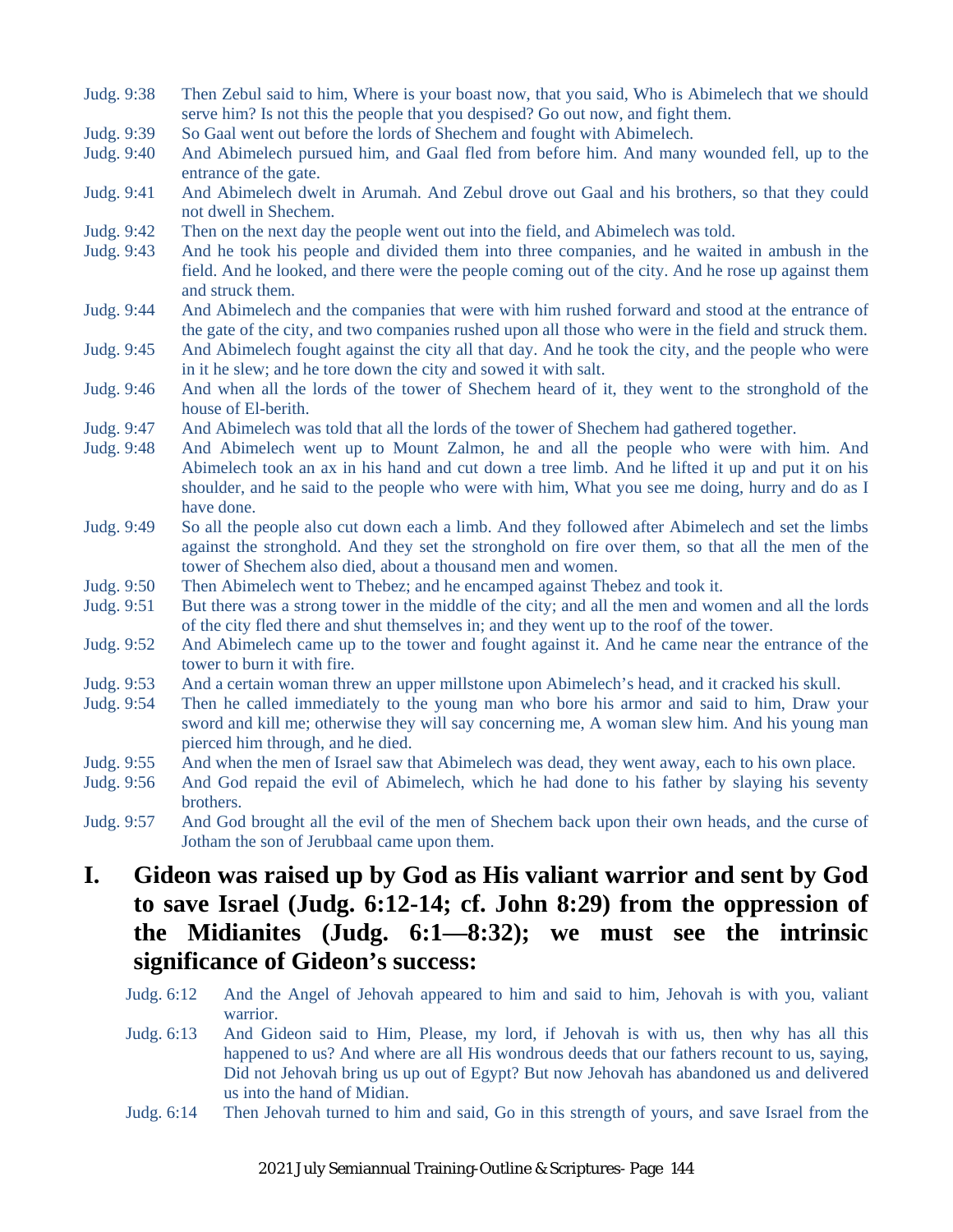hand of Midian. Indeed I have sent you.

- John 8:29 And He who sent Me is with Me; He has not left Me alone, for I always do the things that are pleasing to Him.
- Judg. 6:1—8:32 See the verses listed under *Scripture Reading* of this message.
- A. Gideon listened carefully to the word of God, something that was rare among the children of Israel at that time:
	- 1.The Lord always wants to open our ears to hear His voice so that we may see things according to His economy—Rev. 1:10, 12; Job 33:14-16; Isa. 50:4-5; Exo. 21:6.
		- Rev. 1:10 I was in spirit on the Lord's Day and heard behind me a loud voice like a trumpet,
		- Rev. 1:12 And I turned to see the voice that spoke with me; and when I turned, I saw seven golden lampstands,
		- Job 33:14 For God speaks in one way, / Indeed in two ways, without any perceiving it—
		- Job 33:15 In a dream, a night vision, / When deep sleep falls upon men / In the slumberings upon their beds—
		- Job 33:16 Then He opens the ears of men / And seals up their instruction,
		- Isa. 50:4 The Lord Jehovah has given me / The tongue of the instructed, / That I should know how to sustain the weary with a word.  $/$  He awakens me morning by morning;  $/$  He awakens my ear / To hear as an instructed one.
		- Isa. 50:5 The Lord Jehovah has opened my ear; / And I was not rebellious, / Nor did I turn back.
		- Exo. 21:6 Then his master shall bring him to God and shall bring him to the door or to the doorpost, and his master shall bore his ear through with an awl; and he shall serve him forever.
	- 2.As the Spirit is speaking to the churches (Rev. 2:7a), we all need an opened, circumcised (Jer. 6:10; Acts 7:51), cleansed (Exo. 29:20; Lev. 8:23-24; 14:14), and anointed ear (vv. 17, 28) to hear the Spirit's speaking.
		- Rev. 2:7 He who has an ear, let him hear what the Spirit says to the churches. To him who overcomes, to him I will give to eat of the tree of life, which is in the Paradise of God.
		- Jer. 6:10 To whom shall I speak and testify,  $/$  That they may hear?  $/$  Indeed, their ear is uncircumcised, / And they are unable to listen. / See, the word of Jehovah has become a reproach to them; / They have no delight in it.
		- Acts 7:51 You stiff-necked and uncircumcised in hearts and ears, you always oppose the Holy Spirit; as your fathers did, you also do.
		- Exo. 29:20 Then you shall slaughter the ram and take some of its blood and put it on the lobe of Aaron's right ear and on the lobe of the right ear of his sons and on the thumb of their right hand and on the big toe of their right foot, and sprinkle the rest of the blood on and around the altar.
		- Lev. 8:23 And Moses slaughtered it and took some of its blood and put it on the lobe of Aaron's right ear and on the thumb of his right hand and on the big toe of his right foot.
		- Lev. 8:24 And he brought Aaron's sons near, and Moses put some of the blood on the lobe of their right ear and on the thumb of their right hand and on the big toe of their right foot; and Moses sprinkled the rest of the blood on and around the altar.
		- Lev. 14:14 And the priest shall take some of the blood of the trespass offering, and the priest shall put it on the lobe of the right ear of the one who is to be cleansed and on the thumb of his right hand and on the big toe of his right foot.
		- Lev. 14:17 And from the rest of the oil that is in the palm of his hand the priest shall put some on the lobe of the right ear of the one who is to be cleansed and some on the thumb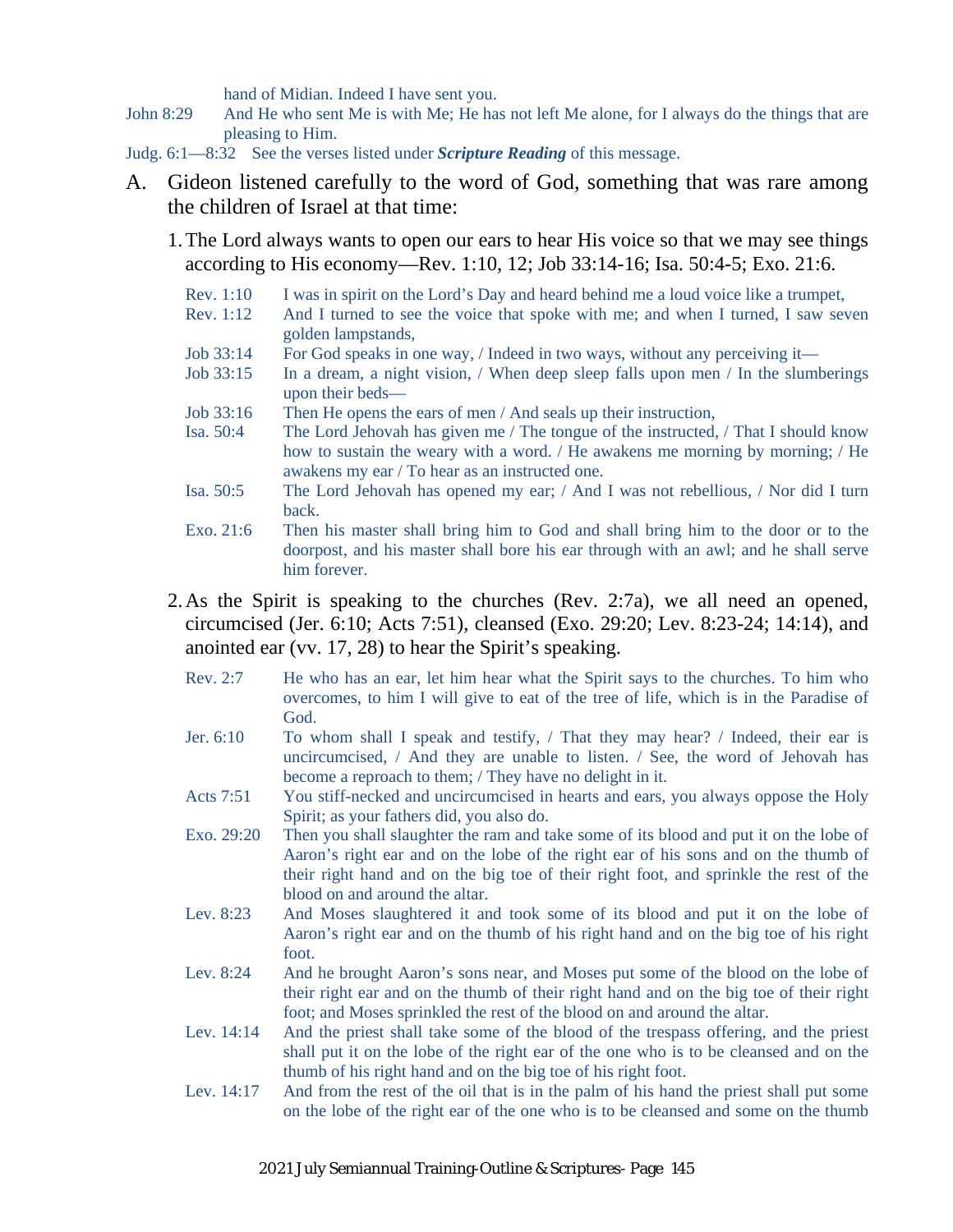of his right hand and some on the big toe of his right foot, upon the blood of the trespass offering.

Lev. 14:28 And the priest shall put some of the oil that is in the palm of his hand on the lobe of the right ear of the one who is to be cleansed and on the thumb of his right hand and on the big toe of his right foot, upon the place of the blood of the trespass offering.

#### B. Gideon obeyed God's word and acted on it—cf. Heb. 11:32-33a:

- Heb. 11:32 And what more shall I say? For time will fail me if I tell of Gideon, Barak, Samson, Jephthah, of David and Samuel and the prophets,
- Heb. 11:33 Who through faith overcame kingdoms, worked righteousness, obtained promises, stopped the mouths of lions,
- 1.In the New Testament we have Christ's life of obedience and submission, and if we walk according to the spirit, we will spontaneously fulfill the righteous requirement of the law—Phil. 2:5-11; Rom. 8:4.
	- Phil. 2:5 Let this mind be in you, which was also in Christ Jesus,
	- Phil. 2:6 Who, existing in the form of God, did not consider being equal with God a treasure to be grasped,
	- Phil. 2:7 But emptied Himself, taking the form of a slave, becoming in the likeness of men;
	- Phil. 2:8 And being found in fashion as a man, He humbled Himself, becoming obedient even unto death, and that the death of a cross.
	- Phil. 2:9 Therefore also God highly exalted Him and bestowed on Him the name which is above every name,
	- Phil. 2:10 That in the name of Jesus every knee should bow, of those who are in heaven and on earth and under the earth,
	- Phil. 2:11 And every tongue should openly confess that Jesus Christ is Lord to the glory of God the Father.
	- Rom. 8:4 That the righteous requirement of the law might be fulfilled in us, who do not walk according to the flesh but according to the spirit.
- 2.If our attitude in coming to the law is to care only for the commandments in letters, we will have the law in the aspect of the killing letter; however, if we take every part of the law as the word breathed out by the God whom we love, we will have the law in the aspect of the life-giving Spirit; then the law will function to dispense God Himself as life into us as His loving seekers—Psa. 119:25, 116, 130; 2 Cor. 3:6; 2 Tim. 3:16-17.
	- Psa. 119:25 My soul clings to the dust; / Enliven me according to Your word.
	- Psa. 119:116 Uphold me according to Your word that I may live, / And do not let me be ashamed of my hope.
	- Psa. 119:130 The opening of Your words gives light, / Imparting understanding to the simple.
	- 2 Cor. 3:6 Who has also made us sufficient as ministers of a new covenant, ministers not of the letter but of the Spirit; for the letter kills, but the Spirit gives life.
	- 2 Tim. 3:16 All Scripture is God-breathed and profitable for teaching, for conviction, for correction, for instruction in righteousness,
	- 2 Tim. 3:17 That the man of God may be complete, fully equipped for every good work.
- 3.To be vital is to be living and active by being filled with the Spirit inwardly and outwardly and by preaching the gospel and teaching the truths at any time and in any place by diving into the Word for the increase and propagation of the Lord— Dan. 11:32b; Acts 13:52; 4:8, 31; 13:9; 2:38; 5:32b; 2 Tim. 4:1-2.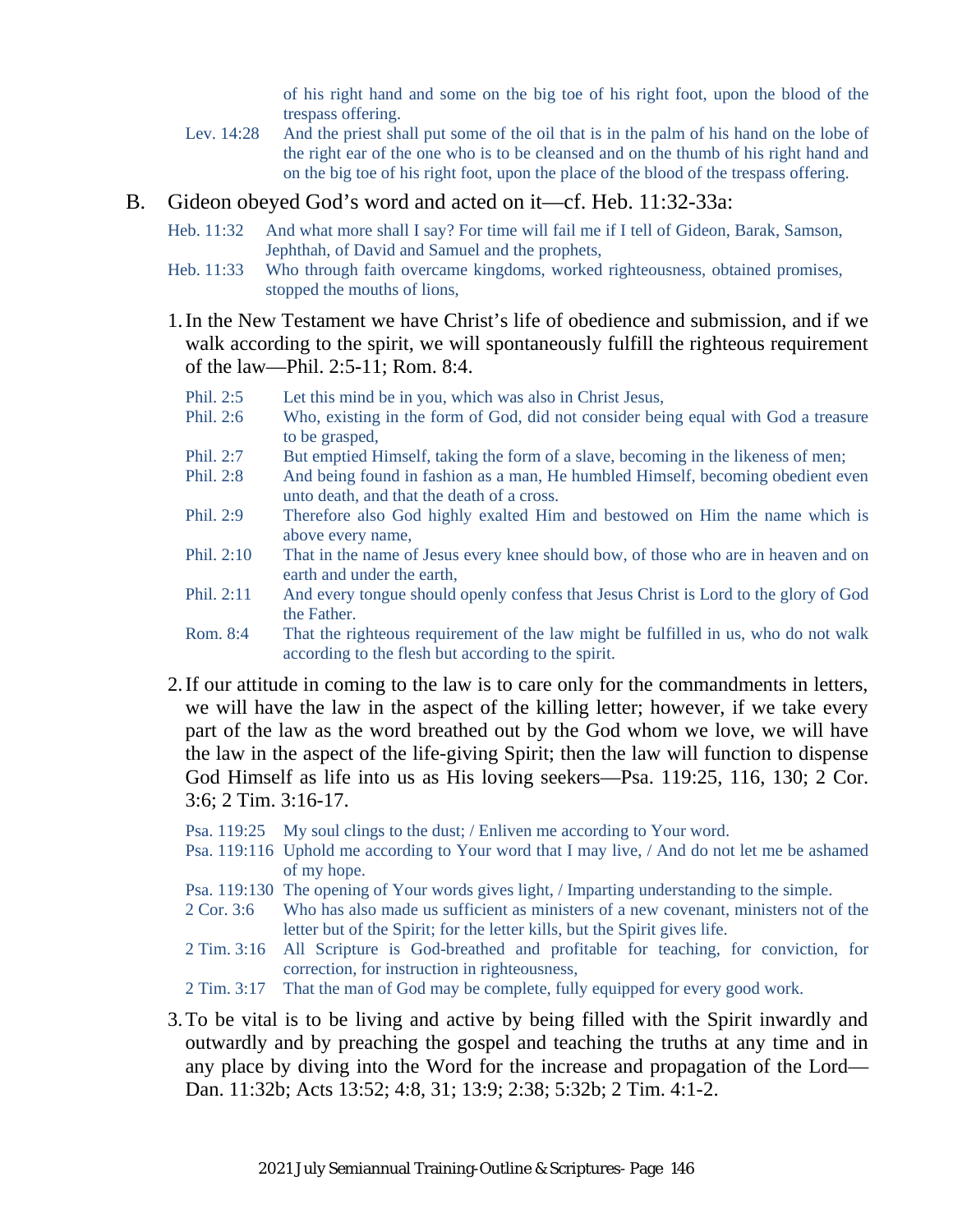- Dan. 11:32 And with his smooth words he will cause those who act wickedly toward the covenant to be profane. But the people who know their God will show strength and take action.
- Acts 13:52 And the disciples were filled with joy and with the Holy Spirit.
- Acts 4:8 Then Peter, filled with the Holy Spirit, said to them, Rulers of the people and elders,
- Acts 4:31 And when they had so besought, the place in which they were gathered was shaken, and they were all filled with the Holy Spirit and began to speak the word of God with boldness.
- Acts 13:9 But Saul, who is also Paul, filled with the Holy Spirit, looked intently at him
- Acts 2:38 And Peter said to them, Repent and each one of you be baptized upon the name of Jesus Christ for the forgiveness of your sins, and you will receive the gift of the Holy Spirit.
- Acts 5:32 And we are witnesses of these things, and so is the Holy Spirit, whom God has given to those who obey Him.
- 2 Tim. 4:1 I solemnly charge you before God and Christ Jesus, who is to judge the living and the dead, and by His appearing and His kingdom:
- 2 Tim. 4:2 Proclaim the word; be ready in season and out of season; convict, rebuke, exhort with all long-suffering and teaching.
- C. Gideon tore down the altar of Baal (the chief male god of the Canaanites) and cut down the Asherah (the chief female goddess); this touched God's heart because God hated the idols, which He regarded as men with whom His wife Israel had committed harlotry; intrinsically, an idol is anything within us that we love more than the Lord and that replaces the Lord in our life—Judg. 6:25- 28; Ezek. 14:1-3.
	- Judg. 6:25 And that night Jehovah said to him, Take your father's bull, that is, the second bull, seven years old; and tear down the altar of Baal that belongs to your father, and cut down the Asherah that is beside it.
	- Judg. 6:26 And build an altar to Jehovah your God upon the top of this stronghold in the ordered manner. Then take that second bull, and offer a burnt offering with the wood of the Asherah that you will cut down.
	- Judg. 6:27 So Gideon took ten men from among his servants and did as Jehovah had told him. But because he was too afraid of his father's house and the men of the city to do it by day, he did it at night.
	- Judg. 6:28 And when the men of the city rose up early in the morning, there was the altar of Baal, broken down; and the Asherah beside it was cut down. And the second bull had been offered upon the altar that had been built.
	- Ezek. 14:1 Then some of the elders of Israel came to me and sat before me.
	- Ezek. 14:2 And the word of Jehovah came to me, saying.
	- Ezek. 14:3 Son of man, these men have set up their idols in their hearts and have put the stumbling block of their iniquity before their faces. Should I be inquired of at all by them?
- D. By tearing down the altar of Baal and cutting down the Asherah that belonged to his father, Gideon sacrificed his relationship with his father and his enjoyment of society to follow Jehovah; for Gideon to do such a thing required that he sacrifice his own interests, and his sacrifice was a strong factor of his success—Judg. 6:28-32.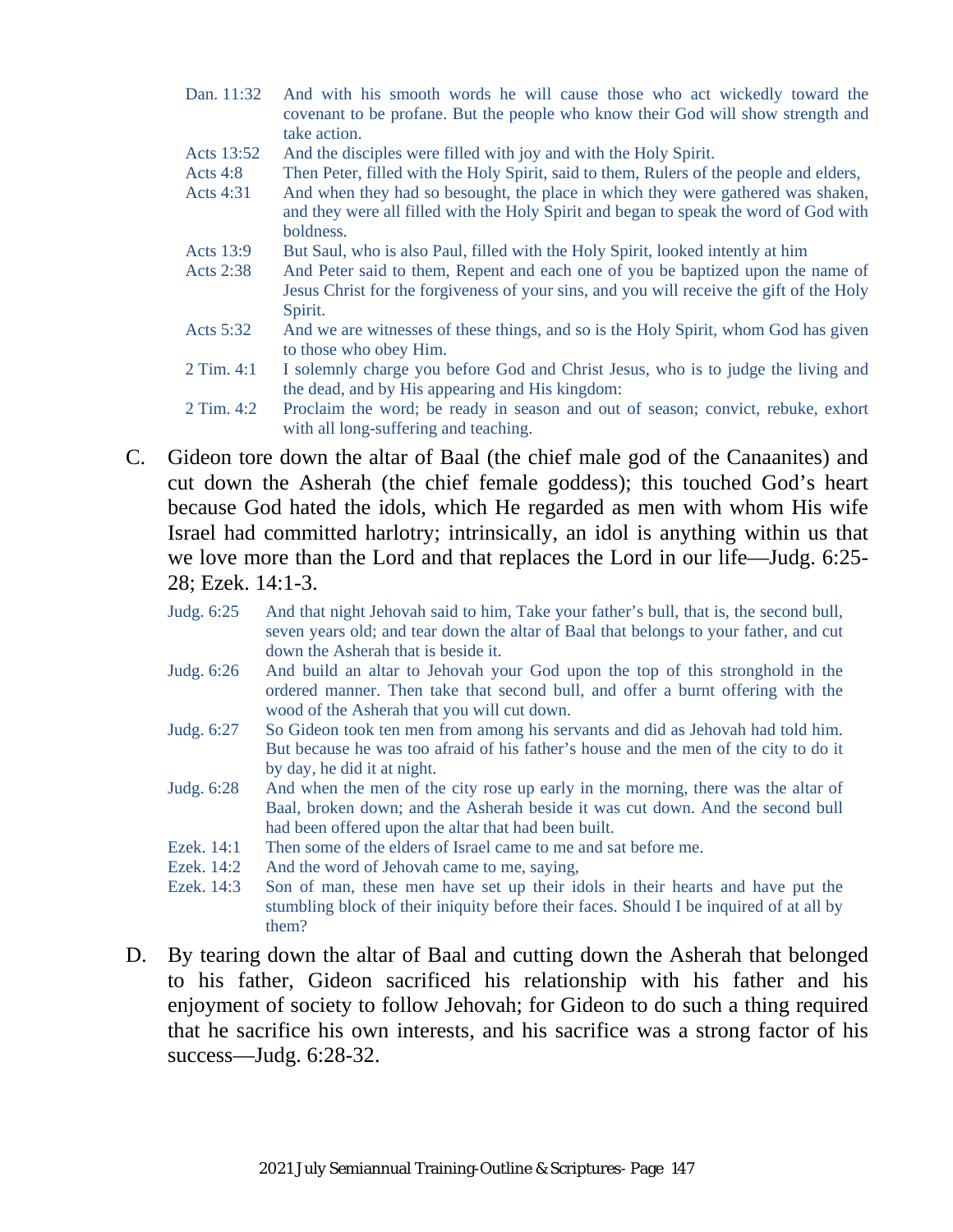- Judg. 6:28 And when the men of the city rose up early in the morning, there was the altar of Baal, broken down; and the Asherah beside it was cut down. And the second bull had been offered upon the altar that had been built.
- Judg. 6:29 And they said to one another, Who has done this thing? And after they inquired and sought about, they said, Gideon the son of Joash has done this thing.
- Judg. 6:30 Then the men of the city said to Joash, Bring out your son that he may die, for he has broken down the altar of Baal and cut down the Asherah beside it.
- Judg. 6:31 And Joash said to all who stood against him, Will you contend for Baal? Or will you save him? Whoever contends for him will be put to death while it is still morning. If he is a god, let him contend for himself; for his altar has been broken down.
- Judg. 6:32 Therefore on that day he named Gideon Jerubbaal, saying, Let Baal contend against him, for he has broken down his altar.
- E. As a result of the above four factors, Gideon received a reward—the economical Spirit came upon him (v. 34); hence, he became powerful and with only three hundred men defeated two princes and two kings, who had people "like a locust swarm in number" and "camels…without number" (v. 5; 7:25; 8:10-12); with Gideon we have a picture of a man who lived in union with God, a God-man, to fulfill God's word and to carry out God's economy.
	- Judg. 6:34 And the Spirit of Jehovah clothed Gideon; and he blew the trumpet, and the Abiezrites were called up behind him.
	- Judg. 6:5 For they went up with their cattle and their tents and came in like a locust swarm in number; both they and their camels were without number. And they came into the land to destroy it.
	- Judg. 7:25 And they captured two princes of Midian, Oreb and Zeeb. And they slew Oreb at the rock of Oreb, and Zeeb they slew at the wine press of Zeeb; and they pursued Midian. And they brought the heads of Oreb and Zeeb to Gideon across the Jordan.
	- Judg. 8:10 Now Zebah and Zalmunna were in Karkor, and their camps were with them, about fifteen thousand men, all who were left of the entire camp of the children of the east; for there had fallen one hundred and twenty thousand men who drew the sword.
	- Judg. 8:11 And Gideon went up by way of the tent dwellers, east of Nobah and Jogbehah; and he struck the camp when the camp was off guard.
	- Judg. 8:12 And Zebah and Zalmunna fled, and he pursued after them. And he captured the two kings of Midian, Zebah and Zalmunna, and threw all the camp into confusion.

### **II. The selection of the overcomers is seen with God's selection of Gideon and the three hundred men to fight with him to defeat the Midianites—6:1-6, 11-35; 7:1-8, 19-25; 8:1-4:**

- Judg. 6:1 Then the children of Israel did that which was evil in the sight of Jehovah, and Jehovah delivered them into the hand of Midian for seven years.
- Judg. 6:2 And the hand of Midian prevailed against Israel. Because of Midian the children of Israel made for themselves the dens which are in the mountains as well as the caves and the strongholds.
- Judg. 6:3 And whenever Israel sowed its seed, Midian rose up with Amalek and the children of the east, and went up against them.
- Judg. 6:4 And they encamped against them and destroyed the produce of the land until you come to Gaza, and they left no sustenance in Israel, or sheep or ox or donkey.
- Judg. 6:5 For they went up with their cattle and their tents and came in like a locust swarm in number;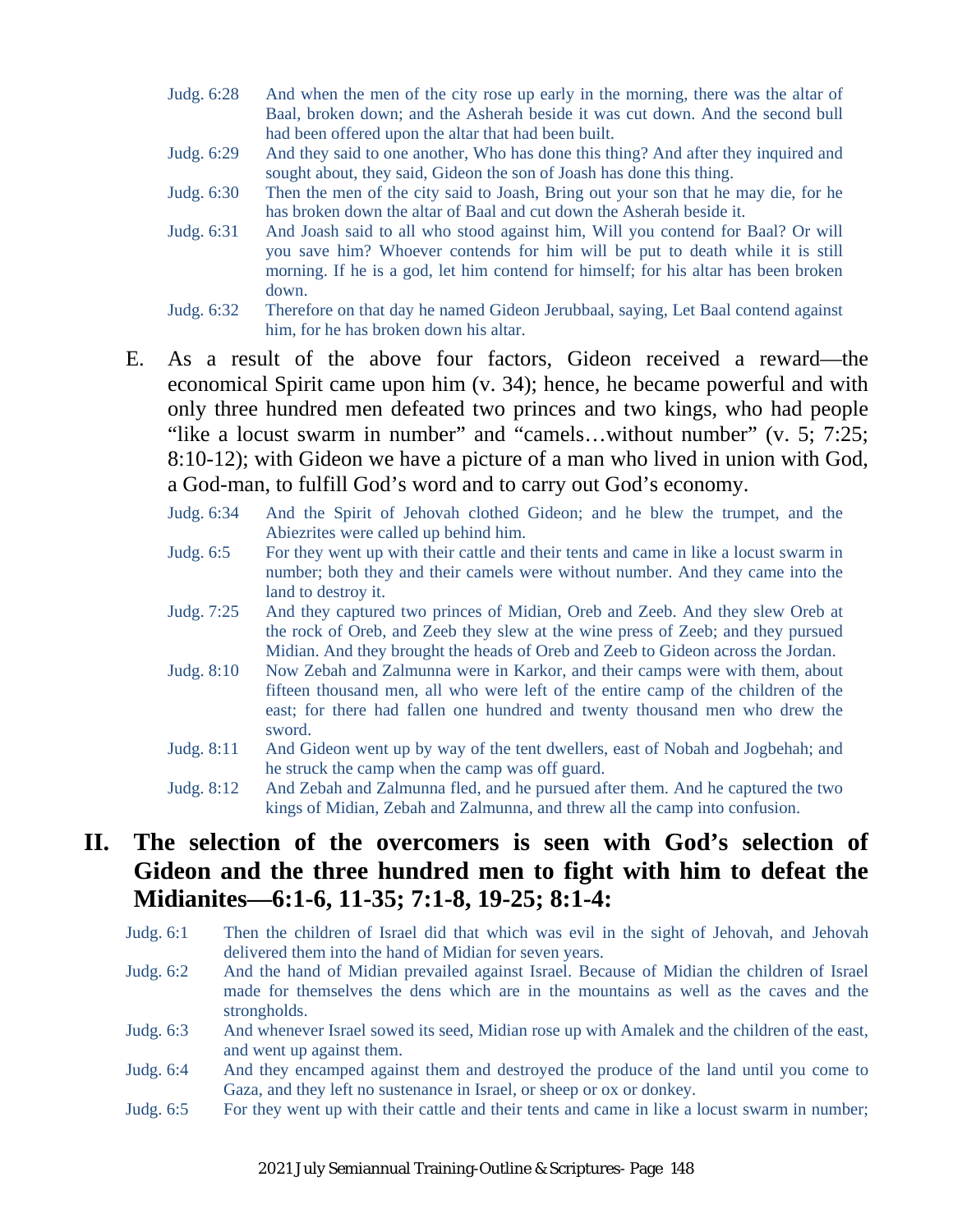both they and their camels were without number. And they came into the land to destroy it.

- Judg. 6:6 And Israel was greatly impoverished because of Midian. And the children of Israel cried out to Jehovah.
- Judg. 6:11 And the Angel of Jehovah came and sat under the terebinth that was in Ophrah, which belonged to Joash the Abiezrite, while Gideon his son was beating out the wheat in the winepress in order to hide it from the Midianites.
- Judg. 6:12 And the Angel of Jehovah appeared to him and said to him, Jehovah is with you, valiant warrior.
- Judg. 6:13 And Gideon said to Him, Please, my lord, if Jehovah is with us, then why has all this happened to us? And where are all His wondrous deeds that our fathers recount to us, saying, Did not Jehovah bring us up out of Egypt? But now Jehovah has abandoned us and delivered us into the hand of Midian.
- Judg. 6:14 Then Jehovah turned to him and said, Go in this strength of yours, and save Israel from the hand of Midian. Indeed I have sent you.
- Judg. 6:15 And he said to Him, Please, Lord, by what way can I save Israel? My clan here is the poorest in Manasseh, and I am the least in my father's house.
- Judg. 6:16 And Jehovah said to him, Surely I will be with you, and you will strike the Midianites as one man.
- Judg. 6:17 And he said to Him, If now I have found favor in Your sight, perform a sign for me that it is You who are speaking with me.
- Judg. 6:18 Do not depart from here until I come to You and bring my present and set it before You. And He said, I will remain until you return.
- Judg. 6:19 So Gideon went and prepared a kid and an ephah of flour in unleavened cakes. He put the flesh in a basket and put the broth in a pot, and he brought it out to Him under the terebinth. And he presented it.
- Judg. 6:20 And the Angel of God said to him, Take the flesh and the unleavened cakes, and put them on this rock; and pour out the broth. And he did so.
- Judg. 6:21 And the Angel of Jehovah put forth the end of the staff that was in His hand and touched the flesh and the unleavened cakes. And fire came up from the rock and consumed the flesh and the unleavened cakes. And the Angel of Jehovah went from his sight.
- Judg. 6:22 And Gideon saw that He was the Angel of Jehovah. And Gideon said, Alas, O Lord Jehovah! For I have seen the Angel of Jehovah face to face.
- Judg. 6:23 And Jehovah said to him, Peace be with you. Do not be afraid; you shall not die.
- Judg. 6:24 Then Gideon built an altar there to Jehovah, and he called it Jehovah-shalom. To this day it is still in Ophrah of the Abiezrites.
- Judg. 6:25 And that night Jehovah said to him, Take your father's bull, that is, the second bull, seven years old; and tear down the altar of Baal that belongs to your father, and cut down the Asherah that is beside it.
- Judg. 6:26 And build an altar to Jehovah your God upon the top of this stronghold in the ordered manner. Then take that second bull, and offer a burnt offering with the wood of the Asherah that you will cut down.
- Judg. 6:27 So Gideon took ten men from among his servants and did as Jehovah had told him. But because he was too afraid of his father's house and the men of the city to do it by day, he did it at night.
- Judg. 6:28 And when the men of the city rose up early in the morning, there was the altar of Baal, broken down; and the Asherah beside it was cut down. And the second bull had been offered upon the altar that had been built.
- Judg. 6:29 And they said to one another, Who has done this thing? And after they inquired and sought about, they said, Gideon the son of Joash has done this thing.
- Judg. 6:30 Then the men of the city said to Joash, Bring out your son that he may die, for he has broken down the altar of Baal and cut down the Asherah beside it.
- Judg. 6:31 And Joash said to all who stood against him, Will you contend for Baal? Or will you save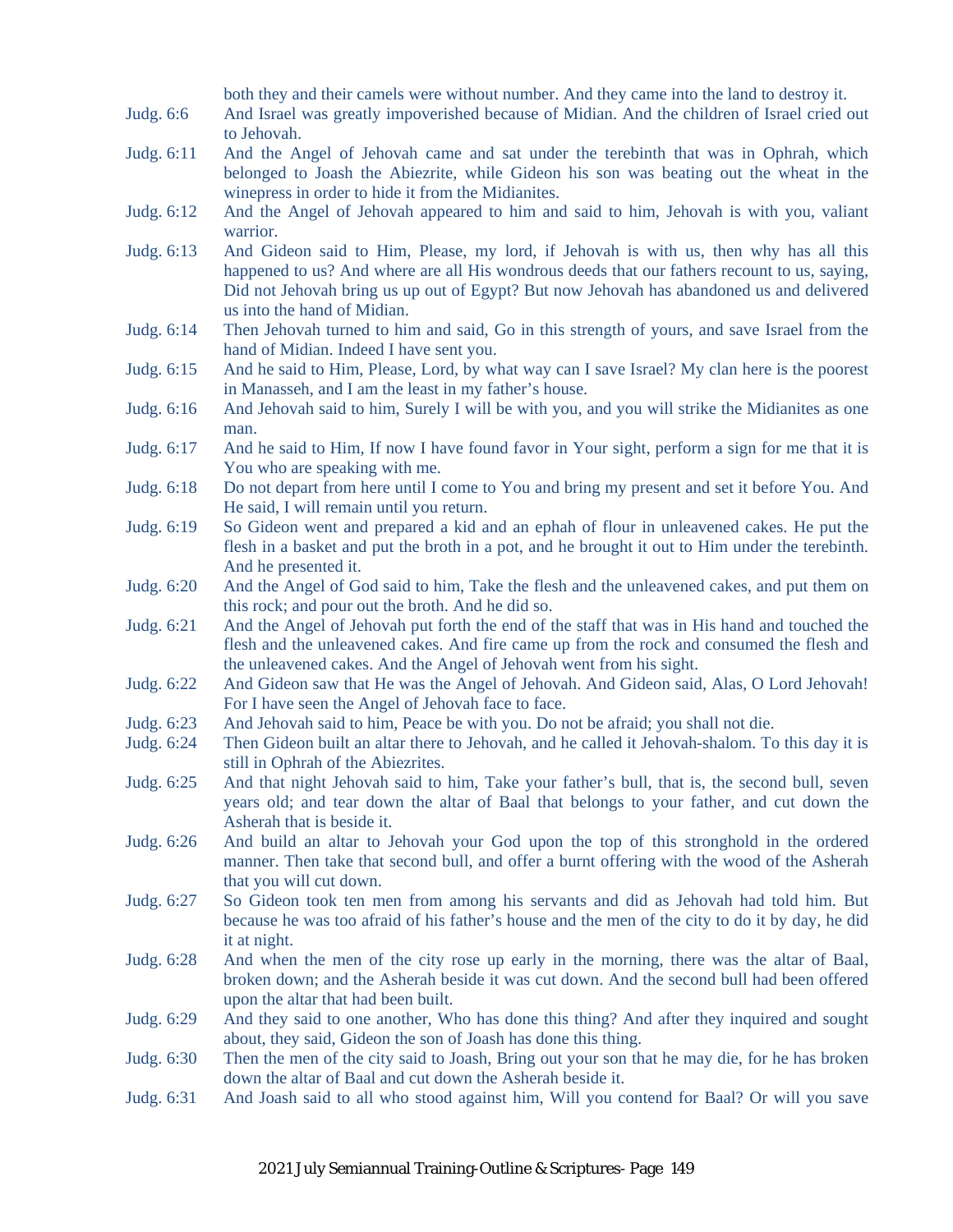him? Whoever contends for him will be put to death while it is still morning. If he is a god, let him contend for himself; for his altar has been broken down.

- Judg. 6:32 Therefore on that day he named Gideon Jerubbaal, saying, Let Baal contend against him, for he has broken down his altar.
- Judg. 6:33 Then all the Midianites and the Amalekites and the children of the east gathered together, and they crossed over and encamped in the valley of Jezreel.
- Judg. 6:34 And the Spirit of Jehovah clothed Gideon; and he blew the trumpet, and the Abiezrites were called up behind him.
- Judg. 6:35 And he sent messengers throughout all Manasseh, and they were also called up behind him. And he sent messengers throughout Asher and Zebulun and Naphtali, and they went up to meet them.
- Judg. 7:1 Then Jerubbaal (that is, Gideon) and all the people who were with him rose early and encamped beside the spring of Harod. And the camp of Midian was to their north, by the hill of Moreh, in the valley.
- Judg. 7:2 And Jehovah said to Gideon, The people with you are too many for Me to deliver Midian into their hand; Israel might vaunt himself against Me, saying, My own hand has saved me.
- Judg. 7:3 Now then proclaim in the hearing of the people, saying, Whoever is afraid and trembling should return and depart from here. And twenty-two thousand of the people returned, and ten thousand remained.
- Judg. 7:4 Then Jehovah said to Gideon, The people are still too many. Bring them down to the water, and I will test them for you there. And he of whom I say to you, This one shall go with you, he shall go with you. And every one of whom I say to you, This one shall not go with you, he shall not go.
- Judg. 7:5 So he brought the people down to the water. And Jehovah said to Gideon, Everyone who laps from the water with his tongue, as a dog laps, you shall set apart; likewise everyone who bows down on his knees to drink.
- Judg. 7:6 And the number of those who lapped the water into their mouth with their hand was three hundred men, but the rest of the people bowed down on their knees to drink water.
- Judg. 7:7 And Jehovah said to Gideon, Through the three hundred men who lapped I will save you, and I will deliver Midian into your hand. But let all the other people go, each to his own place.
- Judg. 7:8 Then the people took provisions in their hand and their trumpets; and he sent all the men of Israel away, each to his own tent, but retained the three hundred men. And the camp of Midian was below him in the valley.
- Judg. 7:19 So Gideon and the hundred men who were with him came to the edge of the camp at the beginning of the middle watch. They had just then posted the watch. And they blew the trumpets and broke the pitchers that were in their hands.
- Judg. 7:20 And the three companies blew the trumpets and shattered the pitchers; and they held the torches in their left hands, and the trumpets were in their right hands to blow. And they cried out, A sword for Jehovah and for Gideon!
- Judg. 7:21 And each man stood in his place around the camp. Then the whole camp ran off, and they shouted and fled.
- Judg. 7:22 And they blew the three hundred trumpets, and Jehovah set each man's sword against his companion and against the whole camp. And the camp fled as far as Beth-shittah toward Zererah, as far as the edge of Abel-meholah, by Tabbath.
- Judg. 7:23 And the men of Israel were called up from Naphtali and from Asher and from all of Manasseh, and they pursued after Midian.
- Judg. 7:24 Then Gideon sent messengers throughout all the hill country of Ephraim, saying, Come down against Midian, and seize the waters against them as far as Beth-barah and the Jordan. And every man of Ephraim was called up, and they seized the waters as far as Beth-barah and the Jordan.
- Judg. 7:25 And they captured two princes of Midian, Oreb and Zeeb. And they slew Oreb at the rock of Oreb, and Zeeb they slew at the wine press of Zeeb; and they pursued Midian. And they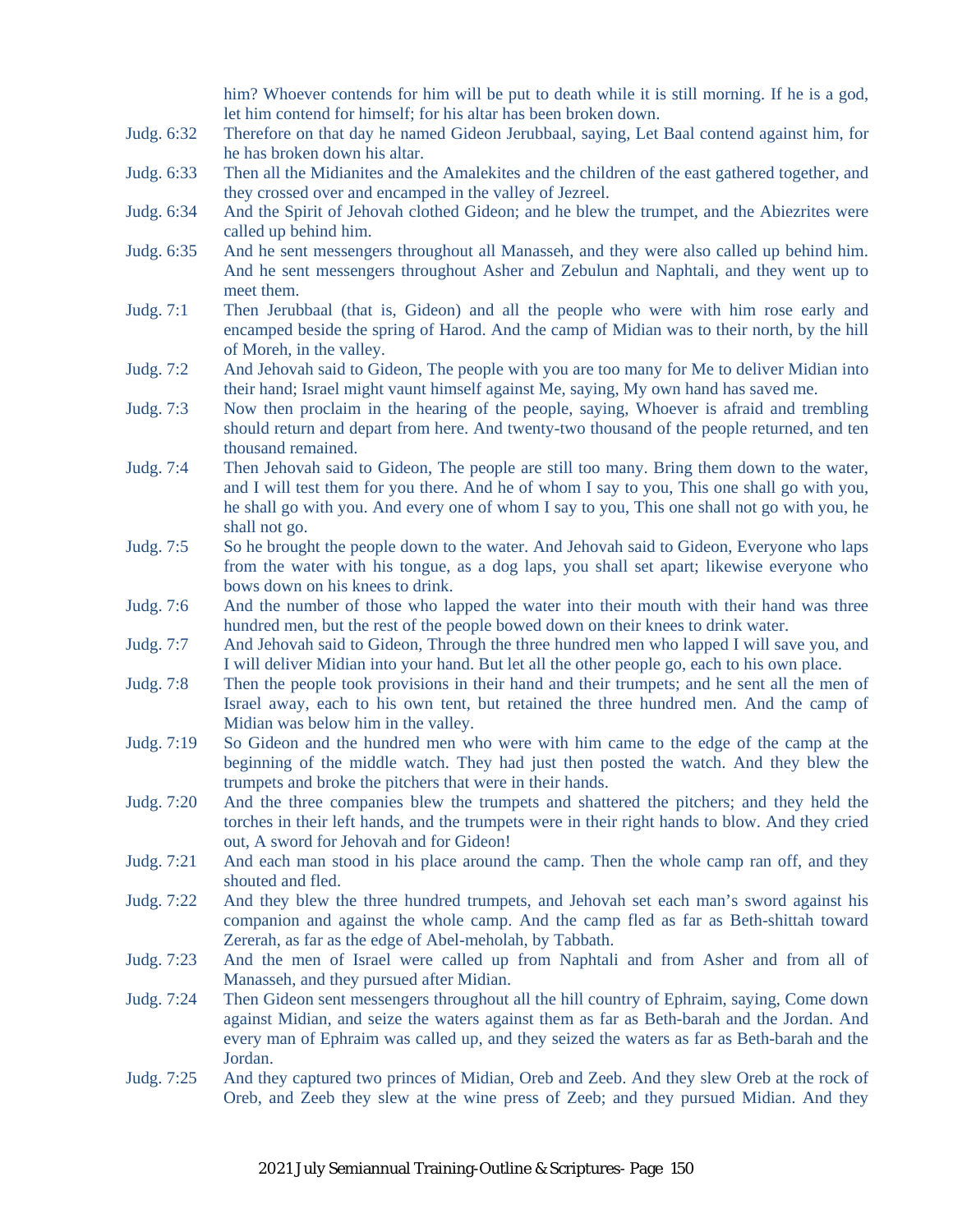brought the heads of Oreb and Zeeb to Gideon across the Jordan.

- Judg. 8:1 Then the men of Ephraim said to him, Why have you done this thing to us, that you did not call us when you went to battle against Midian? And they contended with him sharply.
- Judg. 8:2 And he said to them, What have I done now to compare with you? Are not the gleanings of the grapes of Ephraim better than the vintage of Abiezer?
- Judg. 8:3 It was into your hand that God gave the princes of Midian, Oreb and Zeeb. And what was I able to do in comparison with you? Then their hostile spirit toward him subsided when he said this word.
- Judg. 8:4 Then Gideon came to the Jordan and crossed over, he and the three hundred men with him, weary yet pursuing.
- A. The account of Gideon shows us how to be an overcomer:
	- 1.We must know the self, realizing ourselves to be the least—6:15; Eph. 3:8; Matt. 20:27-28; Gal. 6:3.
		- Judg. 6:15 And he said to Him, Please, Lord, by what way can I save Israel? My clan here is the poorest in Manasseh, and I am the least in my father's house.
		- Eph. 3:8 To me, less than the least of all saints, was this grace given to announce to the Gentiles the unsearchable riches of Christ as the gospel
		- Matt. 20:27 And whoever wants to be first among you shall be your slave;
		- Matt. 20:28 Just as the Son of Man did not come to be served, but to serve and to give His life as a ransom for many.
		- Gal. 6:3 For if anyone thinks he is something when he is nothing, he deceives himself.
	- 2.We must see the heavenly vision of Christ as the centrality and universality of God's eternal economy—Judg. 6:12; Acts 26:16-22; Col. 1:17b, 18b; 1 Tim. 1:3-4; Phil. 3:8, 10.
		- Judg. 6:12 And the Angel of Jehovah appeared to him and said to him, Jehovah is with you, valiant warrior.
		- Acts 26:16 But rise up and stand on your feet; for I have appeared to you for this purpose, to appoint you as a minister and a witness both of the things in which you have seen Me and of the things in which I will appear to you;
		- Acts 26:17 Delivering you from the people and from the Gentiles, to whom I send you,
		- Acts 26:18 To open their eyes, to turn them from darkness to light and from the authority of Satan to God, that they may receive forgiveness of sins and an inheritance among those who have been sanctified by faith in Me.
		- Acts 26:19 Therefore, King Agrippa, I was not disobedient to the heavenly vision,
		- Acts 26:20 But declared both to those in Damascus first and in Jerusalem and throughout all the country of Judea and to the Gentiles that they should repent and turn to God, doing works worthy of repentance.
		- Acts 26:21 Because of these things certain Jews seized me while I was in the temple and tried to slay me.
		- Acts 26:22 Having therefore obtained the help which is from God, I have stood unto this day, testifying both to small and great, saying nothing apart from the things which both the prophets and Moses have said would take place,
		- Col. 1:17 And He is before all things, and all things cohere in Him;
		- Col. 1:18 And He is the Head of the Body, the church; He is the beginning, the Firstborn from the dead, that He Himself might have the first place in all things;
		- 1 Tim. 1:3 Even as I exhorted you, when I was going into Macedonia, to remain in Ephesus in order that you might charge certain ones not to teach different things
		- 1 Tim. 1:4 Nor to give heed to myths and unending genealogies, which produce questionings rather than God's economy, which is in faith.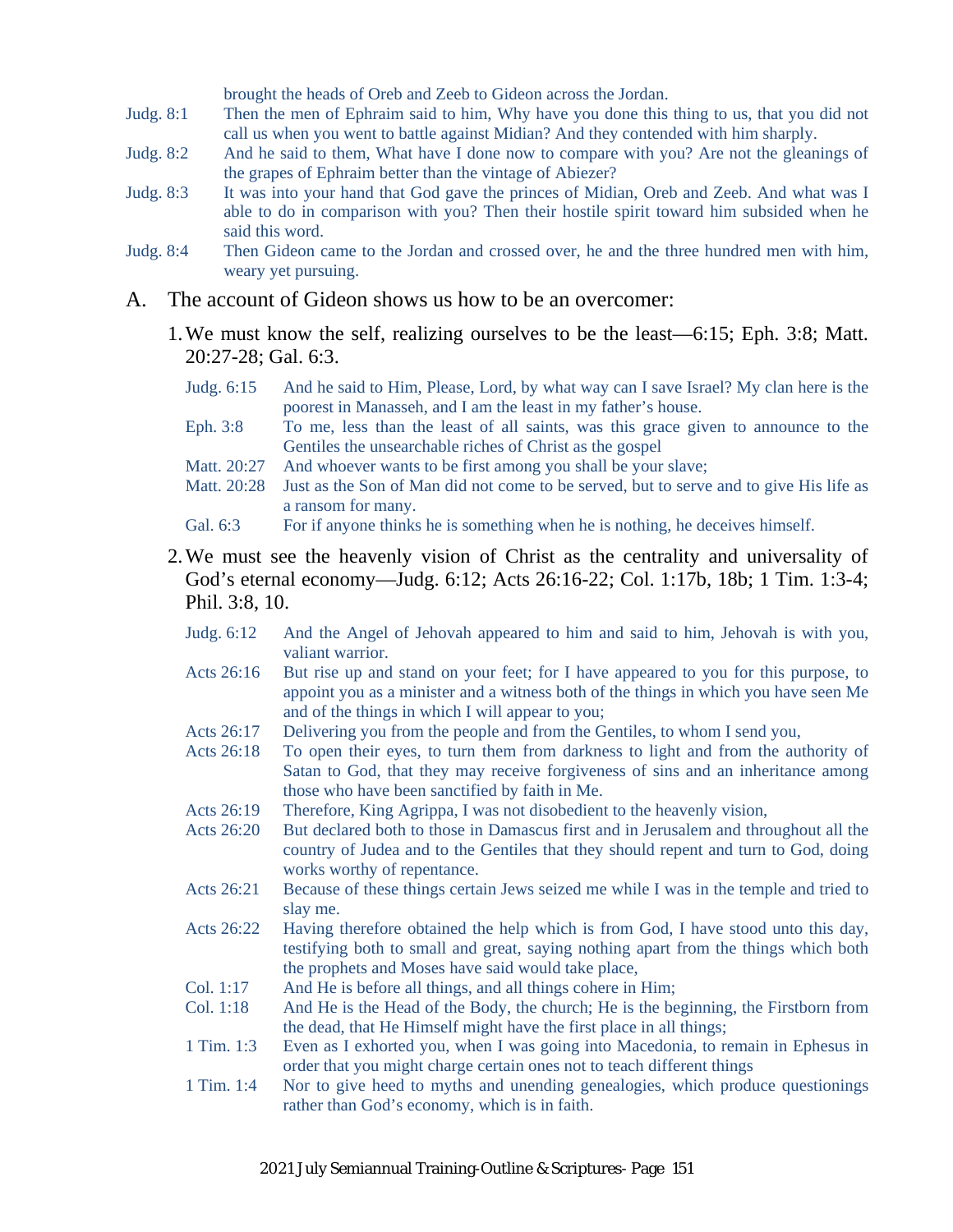- Phil. 3:8 But moreover I also count all things to be loss on account of the excellency of the knowledge of Christ Jesus my Lord, on account of whom I have suffered the loss of all things and count them as refuse that I may gain Christ
- Phil. 3:10 To know Him and the power of His resurrection and the fellowship of His sufferings, being conformed to His death,
- 3.We must offer up ourselves to God as a living sacrifice according to His good, wellpleasing, and perfect will to have the reality and living of the Body of Christ (Rom. 12:1-5; cf. Judg. 6:21-24); we must be those who hear and answer the Lord's call in Revelation 2 and 3 for the overcomers—2:7, 11, 17, 26-28; 3:5, 12, 20-21; Hymns, #894.
	- Rom. 12:1 I exhort you therefore, brothers, through the compassions of God to present your bodies a living sacrifice, holy, well pleasing to God, which is your reasonable service.
	- Rom. 12:2 And do not be fashioned according to this age, but be transformed by the renewing of the mind that you may prove what the will of God is, that which is good and well pleasing and perfect.
	- Rom. 12:3 For I say, through the grace given to me, to everyone who is among you, not to think more highly of himself than he ought to think, but to think so as to be sober-minded, as God has apportioned to each a measure of faith.
	- Rom. 12:4 For just as in one body we have many members, and all the members do not have the same function,
	- Rom. 12:5 So we who are many are one body in Christ, and individually members one of another.
	- Judg. 6:21 And the Angel of Jehovah put forth the end of the staff that was in His hand and touched the flesh and the unleavened cakes. And fire came up from the rock and consumed the flesh and the unleavened cakes. And the Angel of Jehovah went from his sight.
	- Judg. 6:22 And Gideon saw that He was the Angel of Jehovah. And Gideon said, Alas, O Lord Jehovah! For I have seen the Angel of Jehovah face to face.
	- Judg. 6:23 And Jehovah said to him, Peace be with you. Do not be afraid; you shall not die.
	- Judg. 6:24 Then Gideon built an altar there to Jehovah, and he called it Jehovah-shalom. To this day it is still in Ophrah of the Abiezrites.
	- Rev. 2:7 He who has an ear, let him hear what the Spirit says to the churches. To him who overcomes, to him I will give to eat of the tree of life, which is in the Paradise of God.
	- Rev. 2:11 He who has an ear, let him hear what the Spirit says to the churches. He who overcomes shall by no means be hurt of the second death.
	- Rev. 2:17 He who has an ear, let him hear what the Spirit says to the churches. To him who overcomes, to him I will give of the hidden manna, and to him I will give a white stone, and upon the stone a new name written, which no one knows except him who receives it.
	- Rev. 2:26 And he who overcomes and he who keeps My works until the end, to him I will give authority over the nations;
	- Rev. 2:27 And he will shepherd them with an iron rod, as vessels of pottery are broken in pieces, as I also have received from My Father;
	- Rev. 2:28 And to him I will give the morning star.
	- Rev. 3:5 He who overcomes will be clothed thus, in white garments, and I shall by no means erase his name out of the book of life, and I will confess his name before My Father and before His angels.
	- Rev. 3:12 He who overcomes, him I will make a pillar in the temple of My God, and he shall by no means go out anymore, and I will write upon him the name of My God and the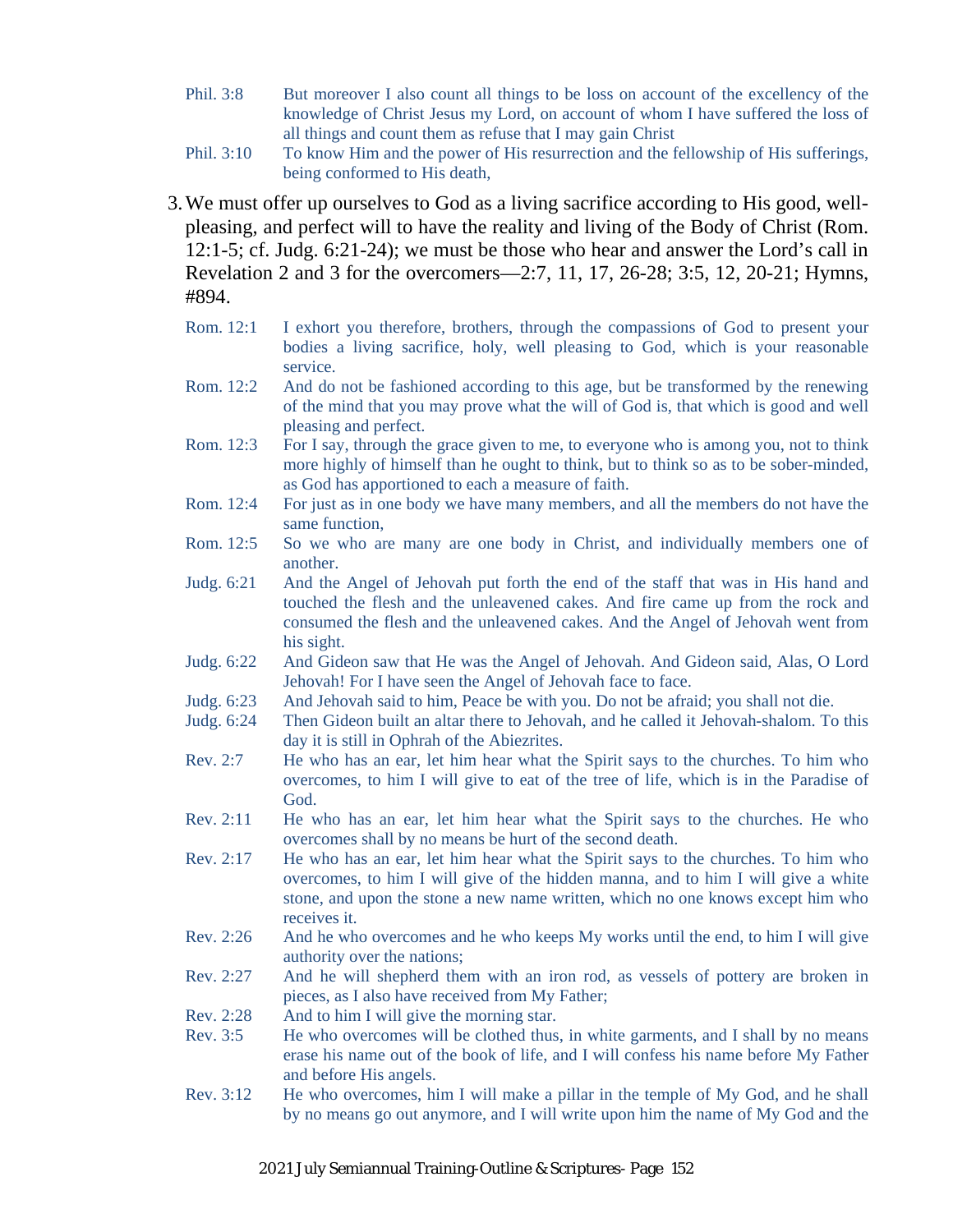name of the city of My God, the New Jerusalem, which descends out of heaven from My God, and My new name.

- Rev. 3:20 Behold, I stand at the door and knock; if anyone hears My voice and opens the door, then I will come in to him and dine with him and he with Me.
- Rev. 3:21 He who overcomes, to him I will give to sit with Me on My throne, as I also overcame and sat with My Father on His throne.

Hymns, #894

| (1) Will you be an overcomer?           | Christ is calling now!     |
|-----------------------------------------|----------------------------|
| Will you then be such a follower,       | Though you know not how?   |
| (Chorus) Will you be an overcomer?      | Will you make this choice? |
| Christ is calling, Christ is calling,   | Listen to His voice!       |
| (2) Will you be an overcomer?           | To the Lord be drawn!      |
| Keep the "first love," never leave it,  | Till the break of dawn.    |
| (3) Will you be an overcomer?           | On His life depend!        |
| Dare to suffer persecution,             | Faithful to the end.       |
| (4) Will you be an overcomer?           | Testimony bear!            |
| Keep away from false religion,          | "Hidden manna" share.      |
| (5) Will you be an overcomer,           | Simple, real, and pure?    |
| Overcome all evil mixture,              | Ruling pow'r secure.       |
| (6) Will you be an overcomer?           | Trust the living Lord!     |
| Keep your "garments" from the deadness, | Win the life-reward.       |
| (7) Will you be an overcomer?           | Never lukewarm be,         |
| Ne'er content with what you've gotten,  | More you need to see.      |
| (8) Will you be an overcomer?           | Christ is calling still!   |
| Will you now be loyal to Him,           | His demand fulfill.        |
|                                         |                            |

- 4.We must tear down the idols in our heart, in our life, and in our work for the Lord's testimony, realizing that on the one hand, God leads us into the enjoyment of Christ as life, light, and power, and on the other hand, God is faithful to allow us to have financial difficulties, emotional sufferings, physical sufferings, and the loss of natural goodness in order that we would take Christ as our satisfaction, be filled with Christ, and allow Him to have the first place in all things—Judg. 6:25-28; John 10:10; 8:12; 2 Tim. 2:1; Col. 1:17b, 18b; 1 John 5:21; Job 22:24-26; Matt. 10:35- 39; 2 Cor. 12:7-9; Job 1:1, 22; 2:9-10; 3:1, 11; 2 Cor. 4:5; 1 Cor. 2:2.
	- Judg. 6:25 And that night Jehovah said to him, Take your father's bull, that is, the second bull, seven years old; and tear down the altar of Baal that belongs to your father, and cut down the Asherah that is beside it.
	- Judg. 6:26 And build an altar to Jehovah your God upon the top of this stronghold in the ordered manner. Then take that second bull, and offer a burnt offering with the wood of the Asherah that you will cut down.
	- Judg. 6:27 So Gideon took ten men from among his servants and did as Jehovah had told him. But because he was too afraid of his father's house and the men of the city to do it by day, he did it at night.
	- Judg. 6:28 And when the men of the city rose up early in the morning, there was the altar of Baal, broken down; and the Asherah beside it was cut down. And the second bull had been offered upon the altar that had been built.
	- John 10:10 The thief does not come except to steal and kill and destroy; I have come that they may have life and may have it abundantly.
	- John 8:12 Again therefore Jesus spoke to them, saying, I am the light of the world; he who follows Me shall by no means walk in darkness, but shall have the light of life.
	- 2 Tim. 2:1 You therefore, my child, be empowered in the grace which is in Christ Jesus;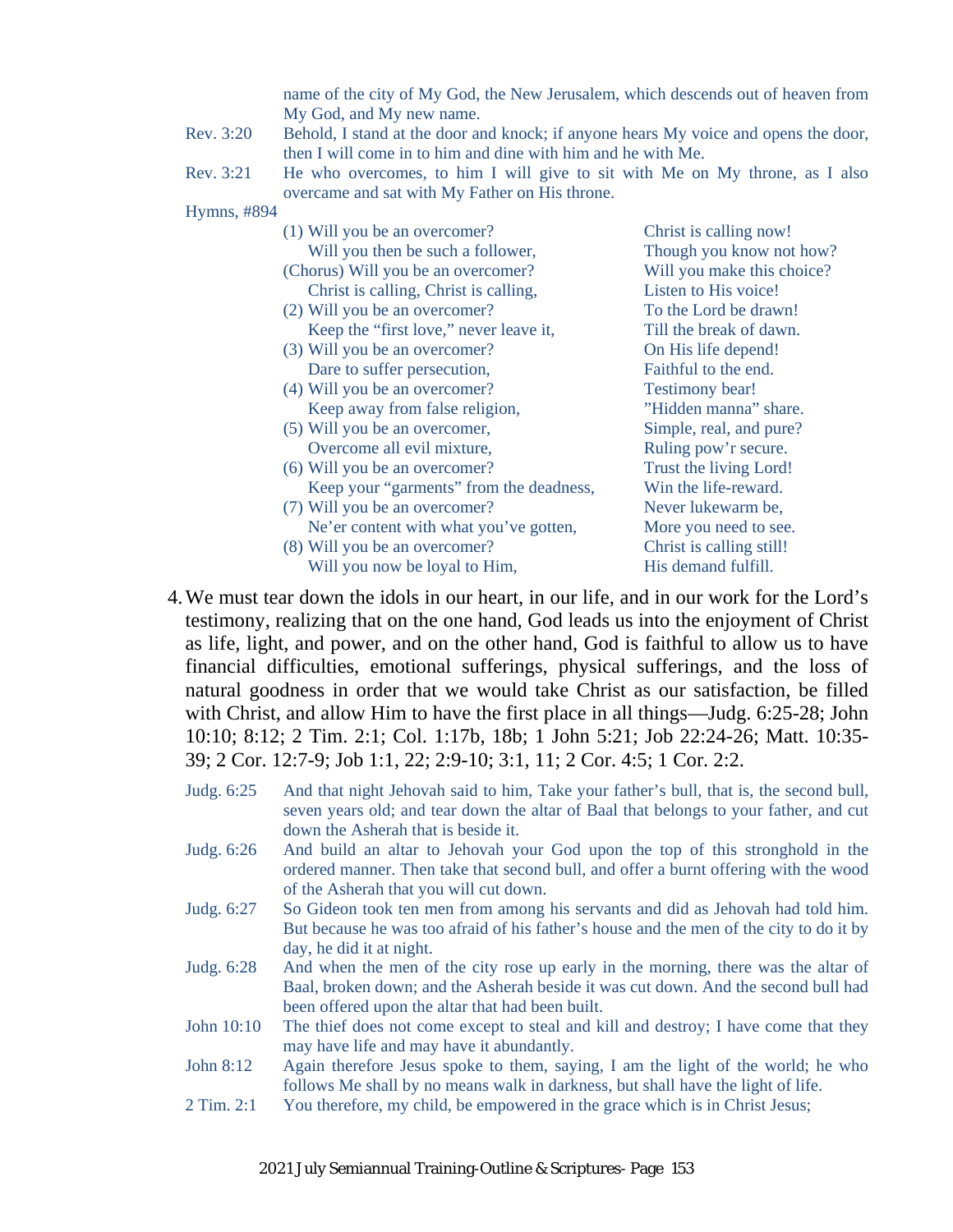- Col. 1:17 And He is before all things, and all things cohere in Him;
- Col. 1:18 And He is the Head of the Body, the church; He is the beginning, the Firstborn from the dead, that He Himself might have the first place in all things;
- 1 John 5:21 Little children, guard yourselves from idols.
- Job 22:24 And place your gold nuggets in the dust / And your gold of Ophir in the stones of the brooks,
- Job 22:25 Then the Almighty will be your gold nuggets / And precious silver to you.
- Job 22:26 For then you will delight yourself in the Almighty, / And you will lift up your countenance to God.
- Matt. 10:35 For I have come to set men at variance: a man against his father, and a daughter against her mother, and a daughter-in-law against her mother-in-law;
- Matt. 10:36 And a man's enemies will be those of his household.
- Matt. 10:37 He who loves father or mother above Me is not worthy of Me; and he who loves son or daughter above Me is not worthy of Me;
- Matt. 10:38 And he who does not take his cross and follow after Me is not worthy of Me.
- Matt. 10:39 He who finds his soul-life shall lose it, and he who loses his soul-life for My sake shall find it.
- 2 Cor. 12:7 And because of the transcendence of the revelations, in order that I might not be exceedingly lifted up, there was given to me a thorn in the flesh, a messenger of Satan, that he might buffet me, in order that I might not be exceedingly lifted up.
- 2 Cor. 12:8 Concerning this I entreated the Lord three times that it might depart from me.
- 2 Cor. 12:9 And He has said to me, My grace is sufficient for you, for My power is perfected in weakness. Most gladly therefore I will rather boast in my weaknesses that the power of Christ might tabernacle over me.
- Job 1:1 There was a man in the land of Uz whose name was Job; and this man was perfect and upright, and he feared God and turned away from evil.
- Job 1:22 In all this Job did not sin, nor did he charge God with unseemliness.
- Job 2:9 Then his wife said to him, Do you still hold fast your integrity? Curse God and die.
- Job 2:10 But he said to her, You speak as one of the foolish women speaks. Should we receive the good from God but not receive the ill? In all this Job did not sin with his lips.
- Job 3:1 After this Job opened his mouth and cursed the day of his birth.
- Job 3:11 Why did I not die at birth, / Come forth from the womb and expire?
- 2 Cor. 4:5 For we do not preach ourselves but Christ Jesus as Lord, and ourselves as your slaves for Jesus' sake.
- 1 Cor. 2:2 For I did not determine to know anything among you except Jesus Christ, and this One crucified.
- B. How the overcomers are selected is seen with the selection of the three hundred; by telling Gideon that he had too many people, God was indicating that He would fight for Israel; the first selection resulted in twenty-two thousand leaving:

1.Those who left wanted to glorify themselves—Judg. 7:1-2; John 5:41, 44.

- Judg. 7:1 Then Jerubbaal (that is, Gideon) and all the people who were with him rose early and encamped beside the spring of Harod. And the camp of Midian was to their north, by the hill of Moreh, in the valley.
- Judg. 7:2 And Jehovah said to Gideon, The people with you are too many for Me to deliver Midian into their hand; Israel might vaunt himself against Me, saying, My own hand has saved me.
- John 5:41 I do not receive glory from men.
- John 5:44 How can you believe when you receive glory from one another and do not seek the glory that is from the only God?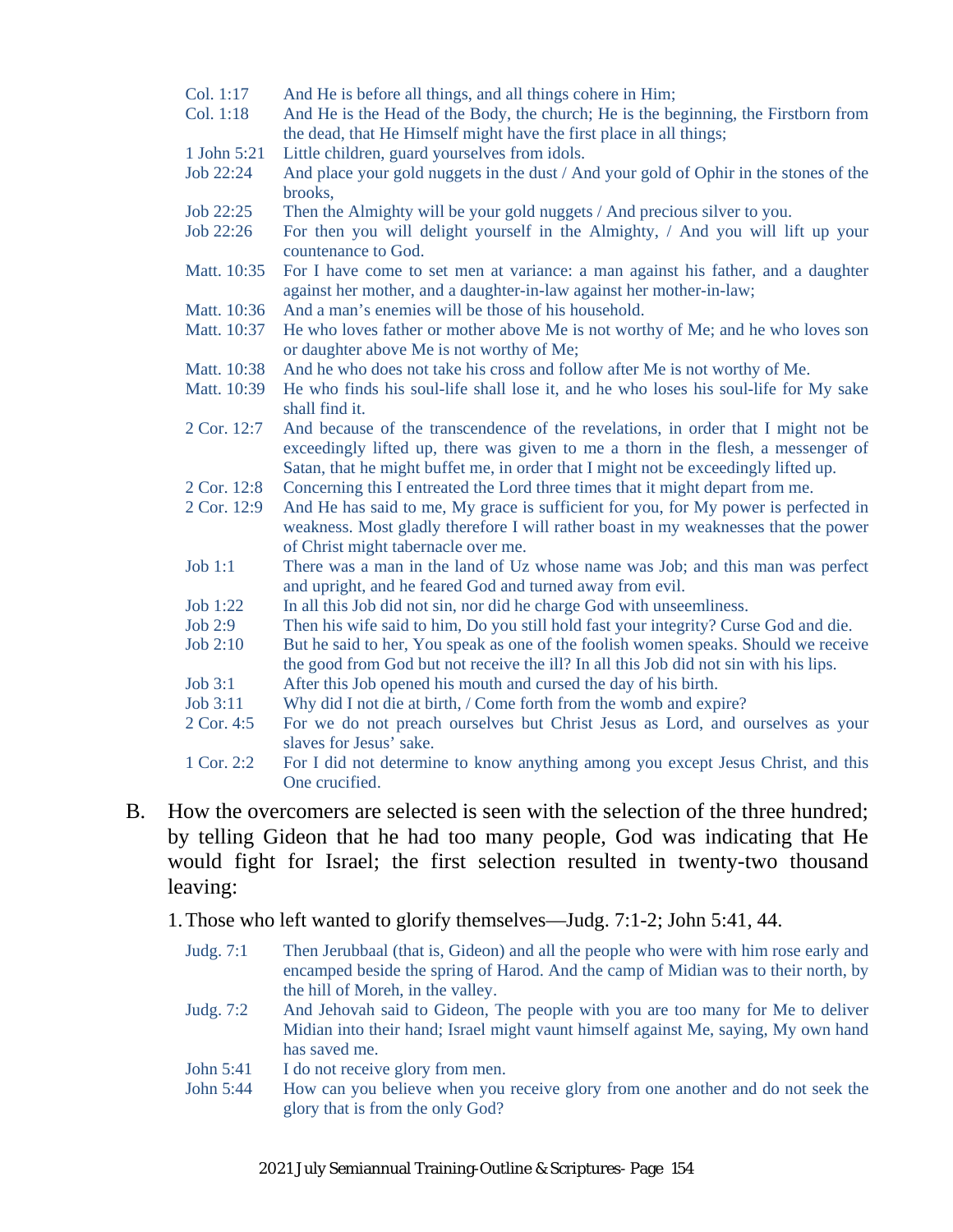- 2.Those who left were fearful and afraid—Judg. 7:3; Matt. 25:25; cf. Deut. 20:5-8.
	- Judg. 7:3 Now then proclaim in the hearing of the people, saying, Whoever is afraid and trembling should return and depart from here. And twenty-two thousand of the people returned, and ten thousand remained.
	- Matt. 25:25 And I was afraid and went off and hid your talent in the earth; behold, you have what is yours.
	- Deut. 20:5 And the officers shall speak to the people, saying, Is there any man who has built a new house and has not dedicated it? Let him go and return to his house, lest he die in the battle and another man dedicate it.
	- Deut. 20:6 Is there any man who has planted a vineyard and has not partaken of it? Let him go and return to his house, lest he die in the battle and another man partake of it.
	- Deut. 20:7 Is there any man who has gotten engaged to a woman and has not taken her to himself? Let him go and return to his house, lest he die in the battle and another man take her to himself.
	- Deut. 20:8 And the officers shall speak further to the people and say, Is there any man who is afraid and whose heart fails? Let him go and return to his house, so that the heart of his brothers does not melt like his heart.
- C. The second selection was determined by how the people drank; those who drank directly with their mouth were eliminated by God; those who drank by bringing water in their hand to their mouth were selected by God because they were self-denying persons; by drinking in this way, they were able to watch diligently for any attack by the enemy—Judg. 7:4-6:
	- Judg. 7:4 Then Jehovah said to Gideon, The people are still too many. Bring them down to the water, and I will test them for you there. And he of whom I say to you, This one shall go with you, he shall go with you. And every one of whom I say to you, This one shall not go with you, he shall not go.
	- Judg. 7:5 So he brought the people down to the water. And Jehovah said to Gideon, Everyone who laps from the water with his tongue, as a dog laps, you shall set apart; likewise everyone who bows down on his knees to drink.
	- Judg. 7:6 And the number of those who lapped the water into their mouth with their hand was three hundred men, but the rest of the people bowed down on their knees to drink water.
	- 1.Those who have the chance to indulge themselves but will not do so are selfdenying persons who have been dealt with by the cross, sacrificing their personal rest and comfort for the sake of God's purpose in the day of His warfare—v. 7; Psa. 110:3.
		- Judg. 7:7 And Jehovah said to Gideon, Through the three hundred men who lapped I will save you, and I will deliver Midian into your hand. But let all the other people go, each to his own place.
		- Psa. 110:3 Your people will offer themselves willingly / In the day of Your warfare, / In the splendor of their consecration. / Your young men will be to You / Like the dew from the womb of the dawn.
	- 2.The overcomers are absolute for God's glory and are afraid of nothing except offending the Lord and losing His presence (Exo. 33:14-16); they allow the cross to deal with the self (1 John 3:8; Heb. 2:14; Rom. 6:23; Gal. 2:20).

Exo. 33:14 And He said, My presence shall go with you, and I will give you rest.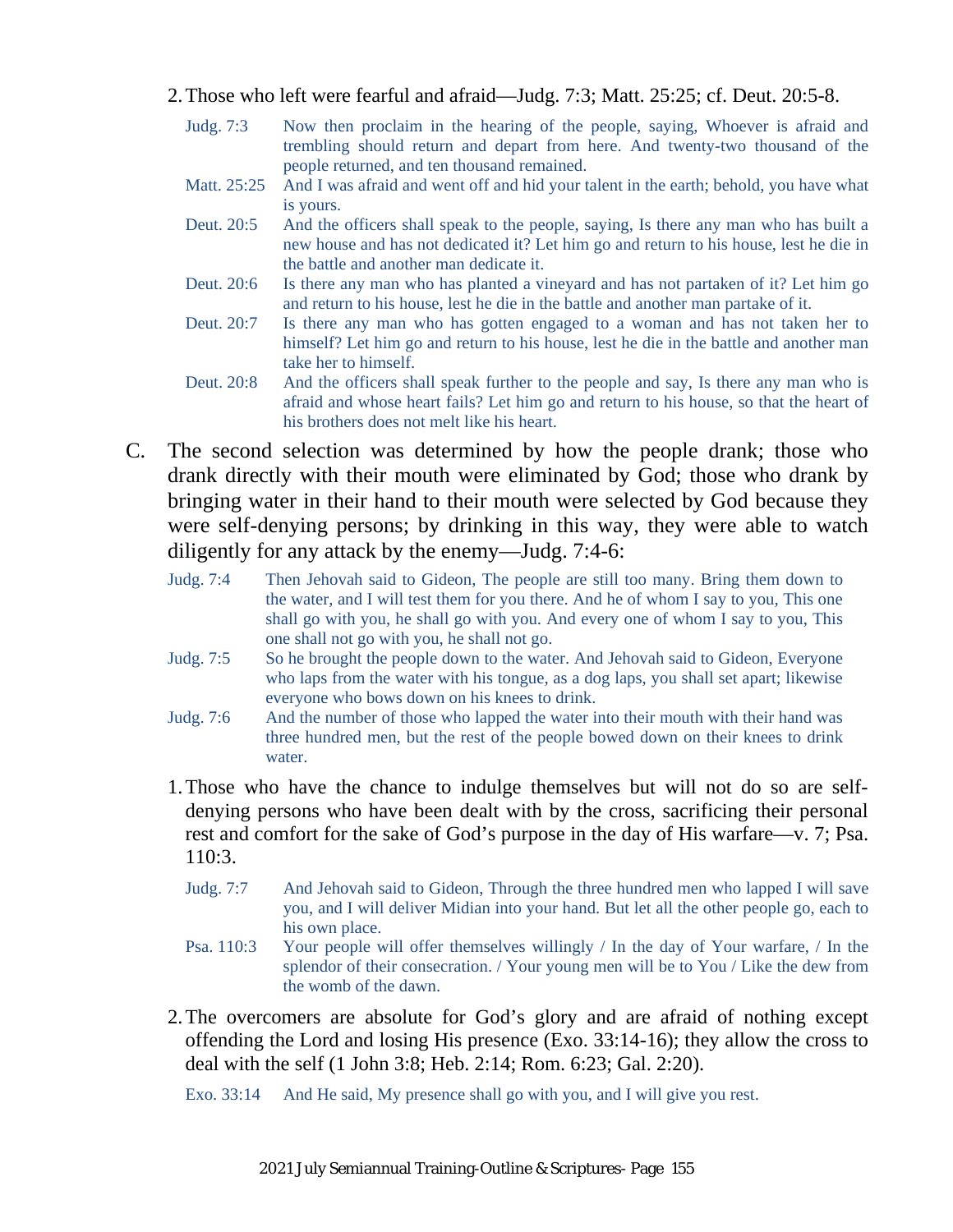- Exo. 33:15 And he said to Him, If Your presence does not go with us, do not bring us up from here.
- Exo. 33:16 For how then shall it be known that I have found favor in Your sight, I and Your people? Is it not by Your going with us, so that we, I and Your people, are distinct from all the other people who are on the face of the earth?
- 1 John 3:8 He who practices sin is of the devil, because the devil has sinned from the beginning. For this purpose the Son of God was manifested, that He might destroy the works of the devil.
- Heb. 2:14 Since therefore the children have shared in blood and flesh, He also Himself in like manner partook of the same, that through death He might destroy him who has the might of death, that is, the devil,
- Rom. 6:23 For the wages of sin is death, but the gift of God is eternal life in Christ Jesus our Lord.
- Gal. 2:20 I am crucified with Christ; and it is no longer I who live, but it is Christ who lives in me; and the life which I now live in the flesh I live in faith, the faith of the Son of God, who loved me and gave Himself up for me.
- D. God gave Gideon three hundred men and made them one body, signified by a "round loaf of barley bread" tumbling through the camp of the Midianites for their defeat and God's victory—Judg. 7:9-25:
	- Judg. 7:9 And that night Jehovah said to him, Arise; go down against the camp, for I have delivered it into your hand.
	- Judg. 7:10 But if you are afraid to go down, go down with Purah your young man into the camp;
	- Judg. 7:11 And you will hear what they are saying. Then afterward your hands will be strengthened so that you can go down against the camp. So he went down with Purah his young man to the edge of the battle array that was in the camp.
	- Judg. 7:12 Now the Midianites and the Amalekites and all the children of the east lay in the valley like a locust swarm in multitude; and their camels were without number, as the sand on the seashore is in multitude.
	- Judg. 7:13 And when Gideon came, at that moment a man was recounting a dream to his companion; and he said, I have just had a dream. There was this round loaf of barley bread tumbling through the camp of Midian. And it came to the tent and struck it so that it fell, and it turned it upside down. And the tent collapsed.
	- Judg. 7:14 And his companion answered and said, This is nothing else but the sword of Gideon the son of Joash, a man of Israel. God has delivered Midian and all the camp into his hand.
	- Judg. 7:15 And when Gideon heard the account of the dream and its interpretation, he worshipped. And he returned to the camp of Israel and said, Arise, for Jehovah has delivered the camp of Midian into your hand.
	- Judg. 7:16 And he divided the three hundred men into three companies; and he put trumpets into the hands of them all, as well as empty pitchers, with torches inside the pitchers.
	- Judg. 7:17 And he said to them, Look at me, and do as I do. Right when I come to the edge of the camp, you shall do just as I do.
	- Judg. 7:18 When I and all who are with me blow the trumpet, you also blow the trumpets around all the camp and say, For Jehovah and for Gideon!
	- Judg. 7:19 So Gideon and the hundred men who were with him came to the edge of the camp at the beginning of the middle watch. They had just then posted the watch. And they blew the trumpets and broke the pitchers that were in their hands.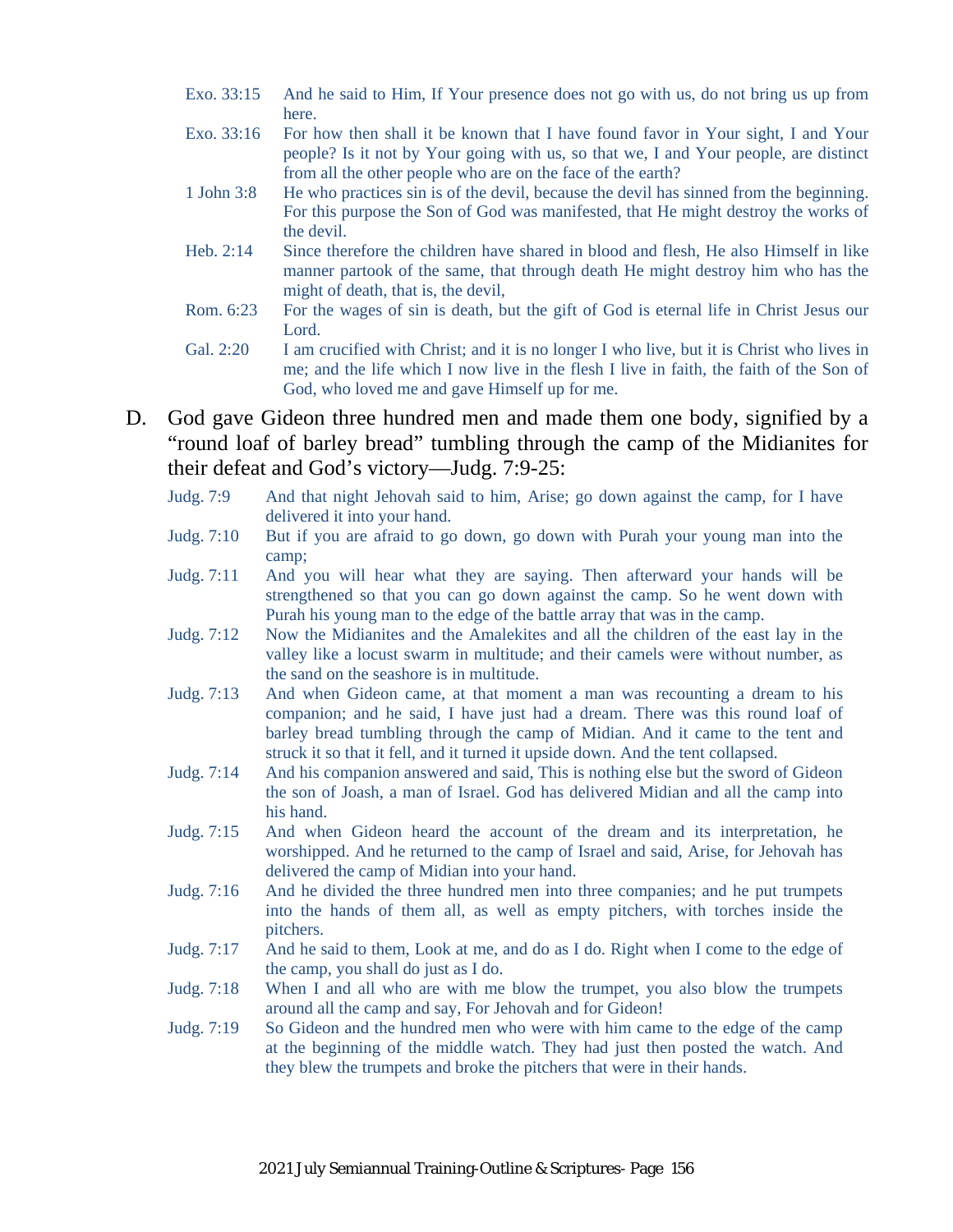- Judg. 7:20 And the three companies blew the trumpets and shattered the pitchers; and they held the torches in their left hands, and the trumpets were in their right hands to blow. And they cried out, A sword for Jehovah and for Gideon!
- Judg. 7:21 And each man stood in his place around the camp. Then the whole camp ran off, and they shouted and fled.
- Judg. 7:22 And they blew the three hundred trumpets, and Jehovah set each man's sword against his companion and against the whole camp. And the camp fled as far as Beth-shittah toward Zererah, as far as the edge of Abel-meholah, by Tabbath.
- Judg. 7:23 And the men of Israel were called up from Naphtali and from Asher and from all of Manasseh, and they pursued after Midian.
- Judg. 7:24 Then Gideon sent messengers throughout all the hill country of Ephraim, saying, Come down against Midian, and seize the waters against them as far as Beth-barah and the Jordan. And every man of Ephraim was called up, and they seized the waters as far as Beth-barah and the Jordan.
- Judg. 7:25 And they captured two princes of Midian, Oreb and Zeeb. And they slew Oreb at the rock of Oreb, and Zeeb they slew at the wine press of Zeeb; and they pursued Midian. And they brought the heads of Oreb and Zeeb to Gideon across the Jordan.
- 1.Gideon and his men moved and acted together in one accord as one man, signifying the oneness in the Spirit and the living in the Body; they were blended together in resurrection, signified by barley, the first-ripe grain (6:16; 2 Sam. 21:9; Lev. 23:10; 1 Cor. 15:20), to be one bread, signifying the church (10:17).
	- Judg. 6:16 And Jehovah said to him, Surely I will be with you, and you will strike the Midianites as one man.
	- 2 Sam. 21:9 And he delivered them into the hands of the Gibeonites. And they hanged them on the mountain before Jehovah, and the seven perished together. And they were put to death in the days of harvest, in the first days, at the beginning of the barley harvest.
	- Lev. 23:10 Speak to the children of Israel, and say to them, When you come into the land which I am giving you, and reap its harvest, then you shall bring the sheaf of the firstfruits of your harvest to the priest;
	- 1 Cor. 15:20 But now Christ has been raised from the dead, the firstfruits of those who have fallen asleep.
	- 1 Cor. 10:17 Seeing that there is one bread, we who are many are one Body; for we all partake of the one bread.
- 2.Paul's thought of the church being one bread was taken from the Old Testament with the meal offering (Lev. 2:4-5); we are the many grains (John  $12:24$ ) so that we may be ground into fine flour mingled with oil for making the cake, the bread, of the church (1 Cor. 12:24-25).
	- Lev. 2:4 And when you present an offering of a meal offering baked in the oven, it shall be of fine flour, unleavened cakes mingled with oil or unleavened wafers anointed with oil.
	- Lev. 2:5 And if your offering is a meal offering baked on a flat plate, it shall be of fine flour mingled with oil, unleavened.
	- John 12:24 Truly, truly, I say to you, Unless the grain of wheat falls into the ground and dies, it abides alone; but if it dies, it bears much fruit.
	- 1 Cor. 12:24 But our comely members have no need. But God has blended the body together, giving more abundant honor to the member that lacked,
	- 1 Cor. 12:25 That there would be no division in the body, but that the members would have the same care for one another.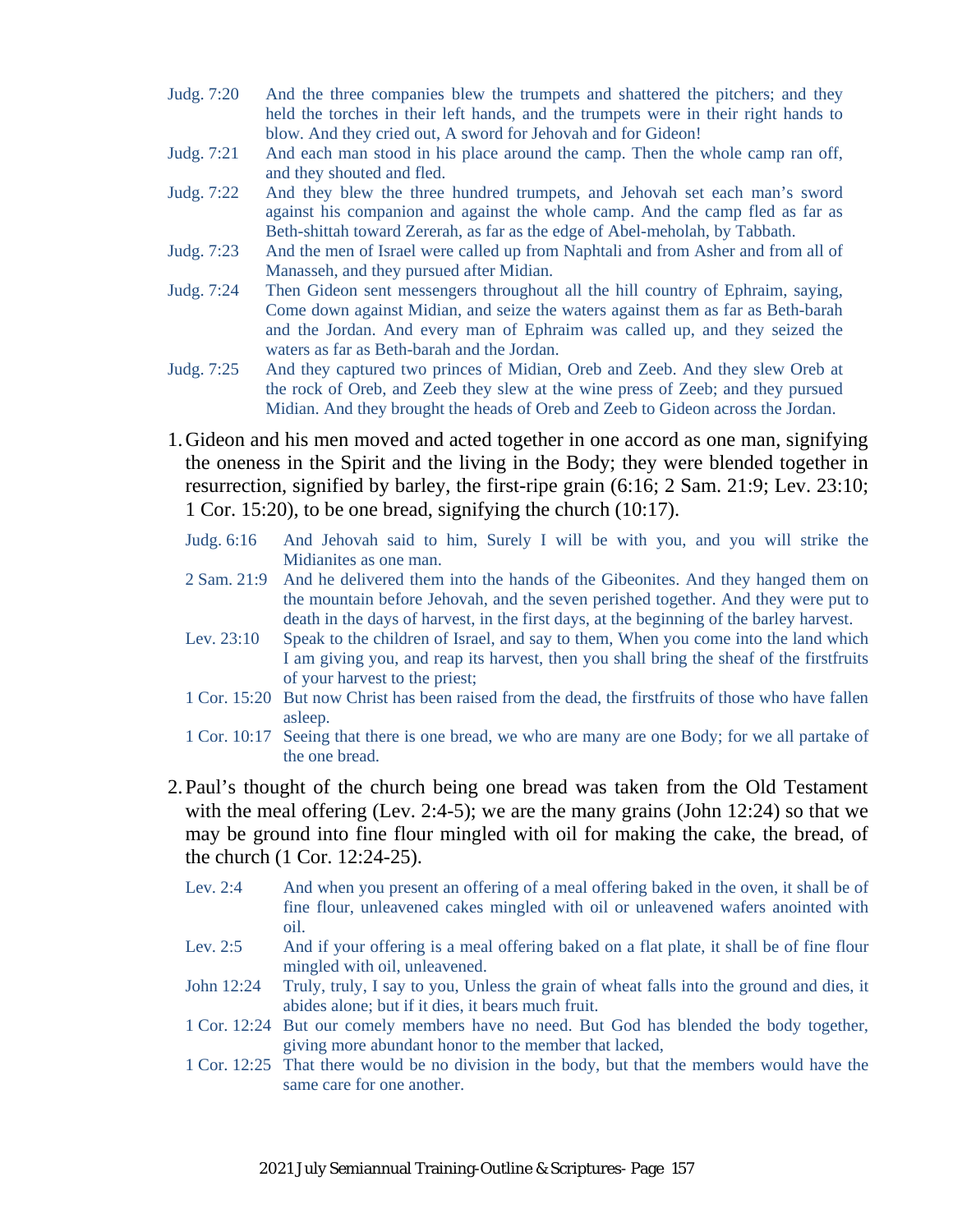- 3.All the co-workers and elders should shepherd one another and love one another to be a model of the Body life, a model of those who are learning to be tempered, blended, and crossed out in order to do everything by the Spirit to dispense Christ into one another for the practical Body life—Rom. 12:1-5; cf. 2 Chron. 1:10.
	- Rom. 12:1 I exhort you therefore, brothers, through the compassions of God to present your bodies a living sacrifice, holy, well pleasing to God, which is your reasonable service.
	- Rom. 12:2 And do not be fashioned according to this age, but be transformed by the renewing of the mind that you may prove what the will of God is, that which is good and well pleasing and perfect.
	- Rom. 12:3 For I say, through the grace given to me, to everyone who is among you, not to think more highly of himself than he ought to think, but to think so as to be sober-minded, as God has apportioned to each a measure of faith.
	- Rom. 12:4 For just as in one body we have many members, and all the members do not have the same function,
	- Rom. 12:5 So we who are many are one body in Christ, and individually members one of another.

2 Chron. 1:10 Now give me wisdom and knowledge, that I may go out and come in before this people; for who can judge this great people of Yours?

- E. Gideon and his three hundred men fought the battle and labored, yet the whole congregation chased the enemy and reaped the harvest, signifying that when we overcome, the whole Body is revived until Jehovah as peace, Jehovah-shalom (Judg. 6:24), reigns on the earth—7:22-25; 8:1-4; Col. 1:24; Psa. 128:5; Isa. 32:17; 66:12.
	- Judg. 6:24 Then Gideon built an altar there to Jehovah, and he called it Jehovah-shalom. To this day it is still in Ophrah of the Abiezrites.
	- Judg. 7:22 And they blew the three hundred trumpets, and Jehovah set each man's sword against his companion and against the whole camp. And the camp fled as far as Beth-shittah toward Zererah, as far as the edge of Abel-meholah, by Tabbath.
	- Judg. 7:23 And the men of Israel were called up from Naphtali and from Asher and from all of Manasseh, and they pursued after Midian.
	- Judg. 7:24 Then Gideon sent messengers throughout all the hill country of Ephraim, saying, Come down against Midian, and seize the waters against them as far as Beth-barah and the Jordan. And every man of Ephraim was called up, and they seized the waters as far as Beth-barah and the Jordan.
	- Judg. 7:25 And they captured two princes of Midian, Oreb and Zeeb. And they slew Oreb at the rock of Oreb, and Zeeb they slew at the wine press of Zeeb; and they pursued Midian. And they brought the heads of Oreb and Zeeb to Gideon across the Jordan.
	- Judg. 8:1 Then the men of Ephraim said to him, Why have you done this thing to us, that you did not call us when you went to battle against Midian? And they contended with him sharply.
	- Judg. 8:2 And he said to them, What have I done now to compare with you? Are not the gleanings of the grapes of Ephraim better than the vintage of Abiezer?
	- Judg. 8:3 It was into your hand that God gave the princes of Midian, Oreb and Zeeb. And what was I able to do in comparison with you? Then their hostile spirit toward him subsided when he said this word.
	- Judg. 8:4 Then Gideon came to the Jordan and crossed over, he and the three hundred men with him, weary yet pursuing.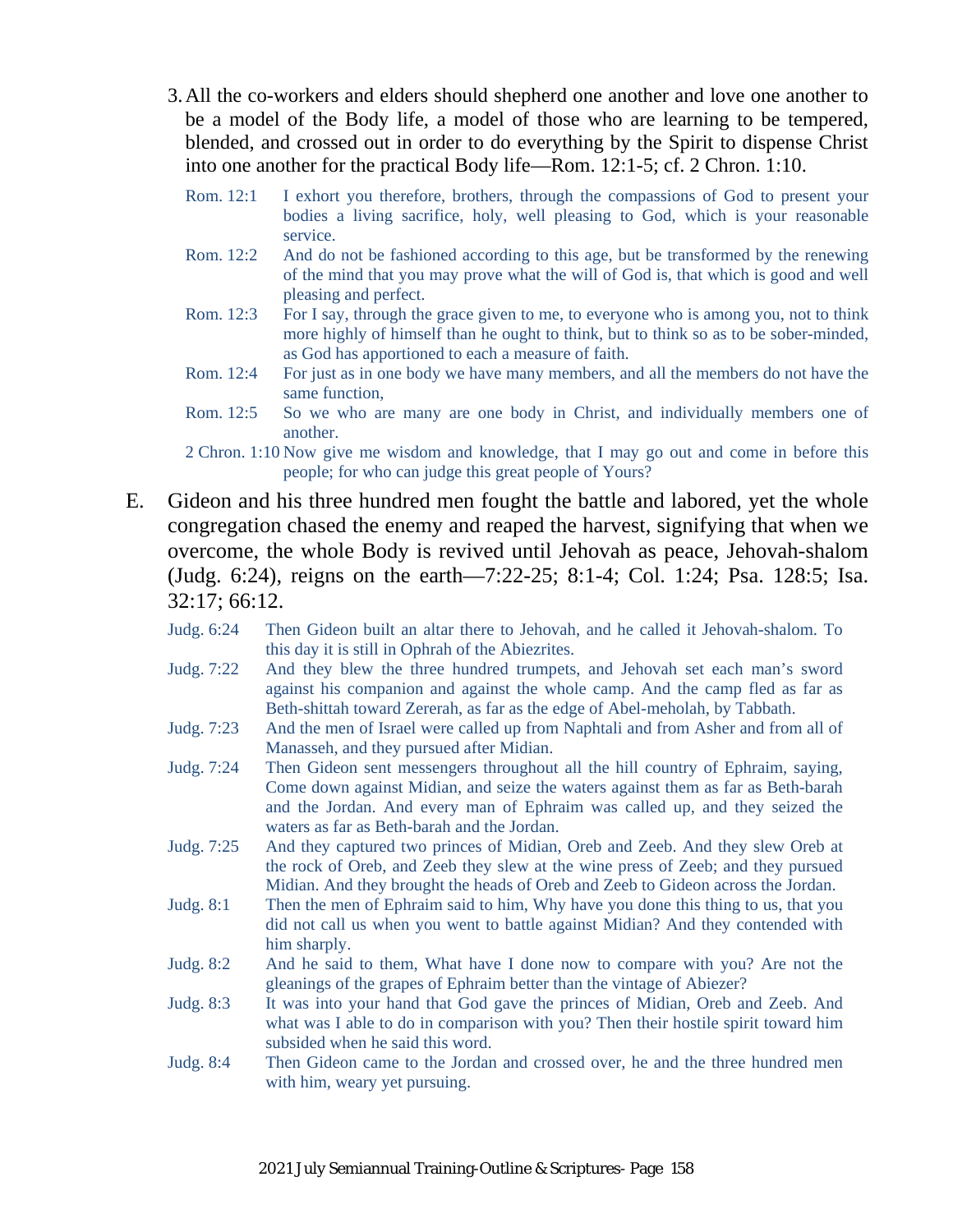- Col. 1:24 I now rejoice in my sufferings on your behalf and fill up on my part that which is lacking of the afflictions of Christ in my flesh for His Body, which is the church;
- Psa. 128:5 Jehovah bless you from Zion; / And may you see the prosperity of Jerusalem / All the days of your life.
- Isa. 32:17 And the work of righteousness will be peace, / And the result of righteousness, quietness and assurance forever.
- Isa. 66:12 For thus says Jehovah, / I now am extending to her / Peace like a river, / And the glory of the nations / Like an overflowing stream; / And you will nurse, you will be carried on the hip, / And you will be bounced on the knees.
- F. As Gideon and his men were pursuing the kings of Midian, they were "weary yet pursuing" (Judg. 8:4b); because we have received God's mercy to minister and live in the reality of God's eternal economy, we do not lose heart (2 Cor. 4:1, 16-18); we may labor to the point of exhaustion, but our labor is according to God's operation, which operates in us in power (Col. 1:28-29; 1 Cor. 15:58).
	- Judg. 8:4 Then Gideon came to the Jordan and crossed over, he and the three hundred men with him, weary yet pursuing.
	- 2 Cor. 4:1 Therefore having this ministry as we have been shown mercy, we do not lose heart;
	- 2 Cor. 4:16 Therefore we do not lose heart; but though our outer man is decaying, yet our inner man is being renewed day by day.
	- 2 Cor. 4:17 For our momentary lightness of affliction works out for us, more and more surpassingly, an eternal weight of glory,
	- 2 Cor. 4:18 Because we do not regard the things which are seen but the things which are not seen; for the things which are seen are temporary, but the things which are not seen are eternal.
	- Col. 1:28 Whom we announce, admonishing every man and teaching every man in all wisdom that we may present every man full-grown in Christ;
	- Col. 1:29 For which also I labor, struggling according to His operation which operates in me in power.
	- 1 Cor. 15:58 Therefore, my beloved brothers, be steadfast, immovable, always abounding in the work of the Lord, knowing that your labor is not in vain in the Lord.

#### **III. We must see the intrinsic significance of the secret of Gideon's failure:**

- A. First, Gideon was not kind; he killed those countrymen who did not support him (Judg. 8:16-17), breaking the sixth commandment of God (Exo. 20:13); Christ as the kindness of God led us to repentance (Rom. 2:4; Titus 3:4; Eph. 2:7).
	- Judg. 8:16 And he took the elders of the city and the thorns of the wilderness and the briers, and with them he trampled the men of Succoth.
	- Judg. 8:17 And he broke down the tower of Penuel and slew the men of the city.
	- Exo. 20:13 You shall not kill.
	- Rom. 2:4 Or do you despise the riches of His kindness and forbearance and long-suffering, not knowing that God's kindness is leading you to repentance?
	- Titus 3:4 But when the kindness and the love to man of our Savior God appeared,
	- Eph. 2:7 That He might display in the ages to come the surpassing riches of His grace in kindness toward us in Christ Jesus.
- B. Second, he indulged in the lust of the flesh (cf. Gal. 5:16; Rom. 8:4), not exercising any restriction over his fleshly lust; this is indicated by Judges 8:30,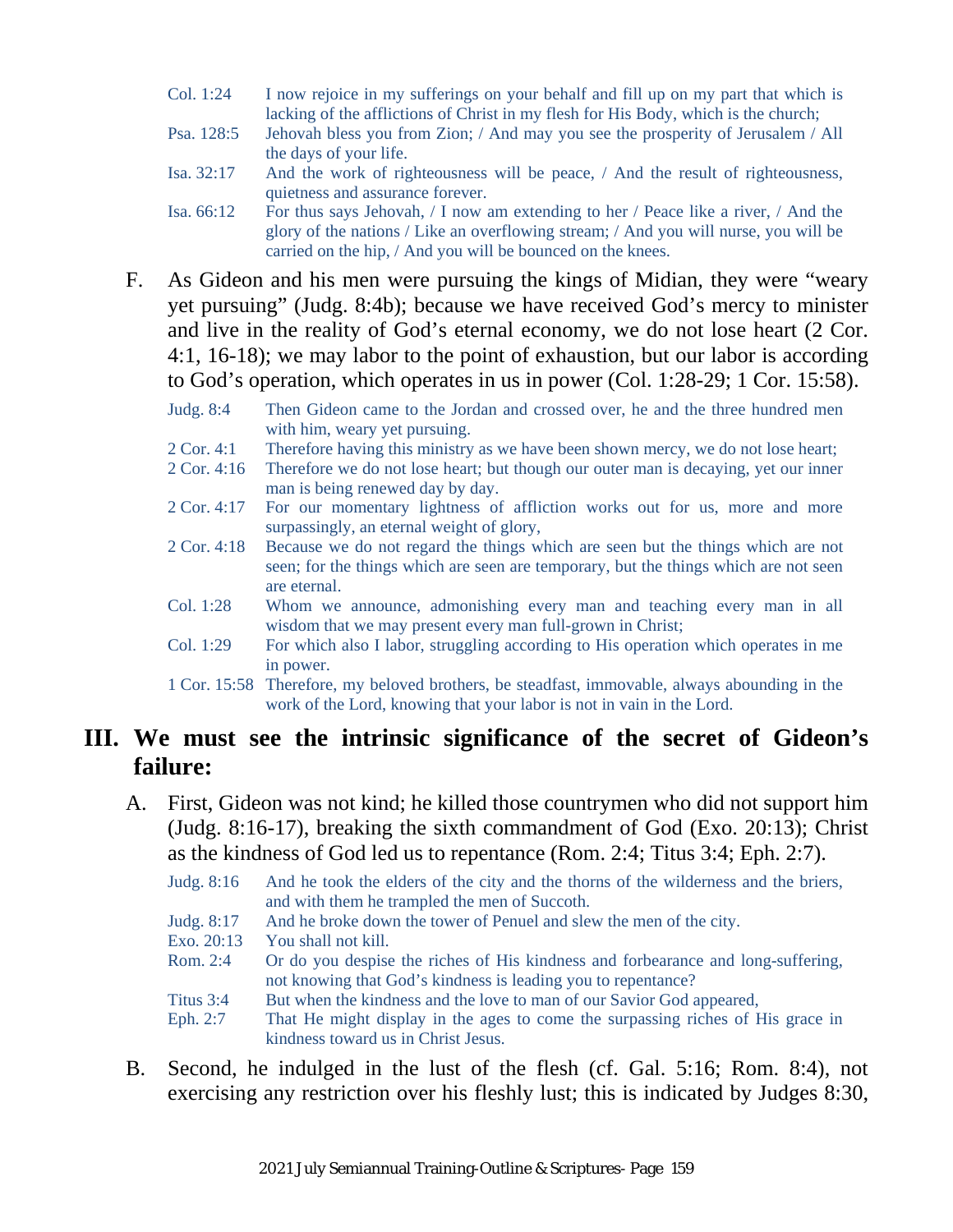which tells us that Gideon had seventy sons, "for he had many wives"; in addition, his concubine who was in Shechem also bore him a son (v. 31); by this Gideon broke the seventh commandment (Exo. 20:14).

- Gal. 5:16 But I say, Walk by the Spirit and you shall by no means fulfill the lust of the flesh.
- Rom. 8:4 That the righteous requirement of the law might be fulfilled in us, who do not walk according to the flesh but according to the spirit.
- Judg. 8:30 And Gideon had seventy sons, the issue of his loins, for he had many wives.
- Judg. 8:31 And his concubine who was in Shechem also bore him a son, and he named him Abimelech.
- Exo. 20:14 You shall not commit adultery.
- C. Third, although Gideon did a good thing in refusing to rule over the people (Judg. 8:22-23), he coveted the spoil of his people (their golden earrings), thereby breaking the tenth commandment, and they surrendered it to him; Gideon made an ephod with the gold he had taken from the people, and this ephod became an idol to the children of Israel (vv. 24-27; Exo. 32:1-4 and footnote 1 on v. 2); as a result, Gideon's family and the entire society of Israel were corrupted.
	- Judg. 8:22 And the men of Israel said to Gideon, Rule over us, you and your son and your grandson as well; for you have saved us from the hand of Midian.
	- Judg. 8:23 But Gideon said to them, I will not rule over you, nor will my son rule over you. Jehovah will rule over you.
	- Judg. 8:24 And Gideon said to them, Let me make a request of you, that each of you give me an earring from his spoil. ( The Midianites had golden earrings, for they were Ishmaelites.)
	- Judg. 8:25 And they said, We will willingly give it. And they spread out a garment, and each of them threw an earring from his spoil there.
	- Judg. 8:26 And the weight of the golden earrings that he requested was one thousand seven hundred shekels of gold. This was besides the crescents and the pendants and the purple garments that were upon the kings of Midian and besides the chains that were on their camels' necks.
	- Judg. 8:27 And Gideon made an ephod with it and placed it in his city, in Ophrah. And all Israel went as harlots to it there, and it became a snare to Gideon and his house.
	- Exo. 32:1 And when the people saw that Moses delayed to come down from the mountain, the people gathered against Aaron and said to him, Come, make a god for us who will go before us; for as for this Moses, the man who brought us up out of the land of Egypt, we do not know what has become of him.
	- Exo. 32:2 And Aaron said to them, Tear off the gold rings<sup>1</sup>, which are in the ears of your wives, your sons, and your daughters, and bring them to me.
	- Exo. 32:3 And all the people tore off the golden rings which were in their ears and brought them to Aaron.
	- Exo. 32:4 And he took the gold from their hand and fashioned it with an engraving tool and made it into a molten calf; and they said, This is your god, O Israel, who brought you up out of the land of Egypt!
	- 32:2 footnote 1: The gold earrings were worn by the people for self-beautification. This indicates that self-beautification leads to idolatry (cf. Gen. 35:4 and note). Furthermore, the gold in the earrings was given to the children of Israel by God before their exodus from Egypt (12:35-36) and was to be used for the building of the tabernacle (25:3; 35:5). However, before the gold could be used for God's purpose, it was usurped by Satan and used by God's people to make an idol. Hence, idolatry is Satan's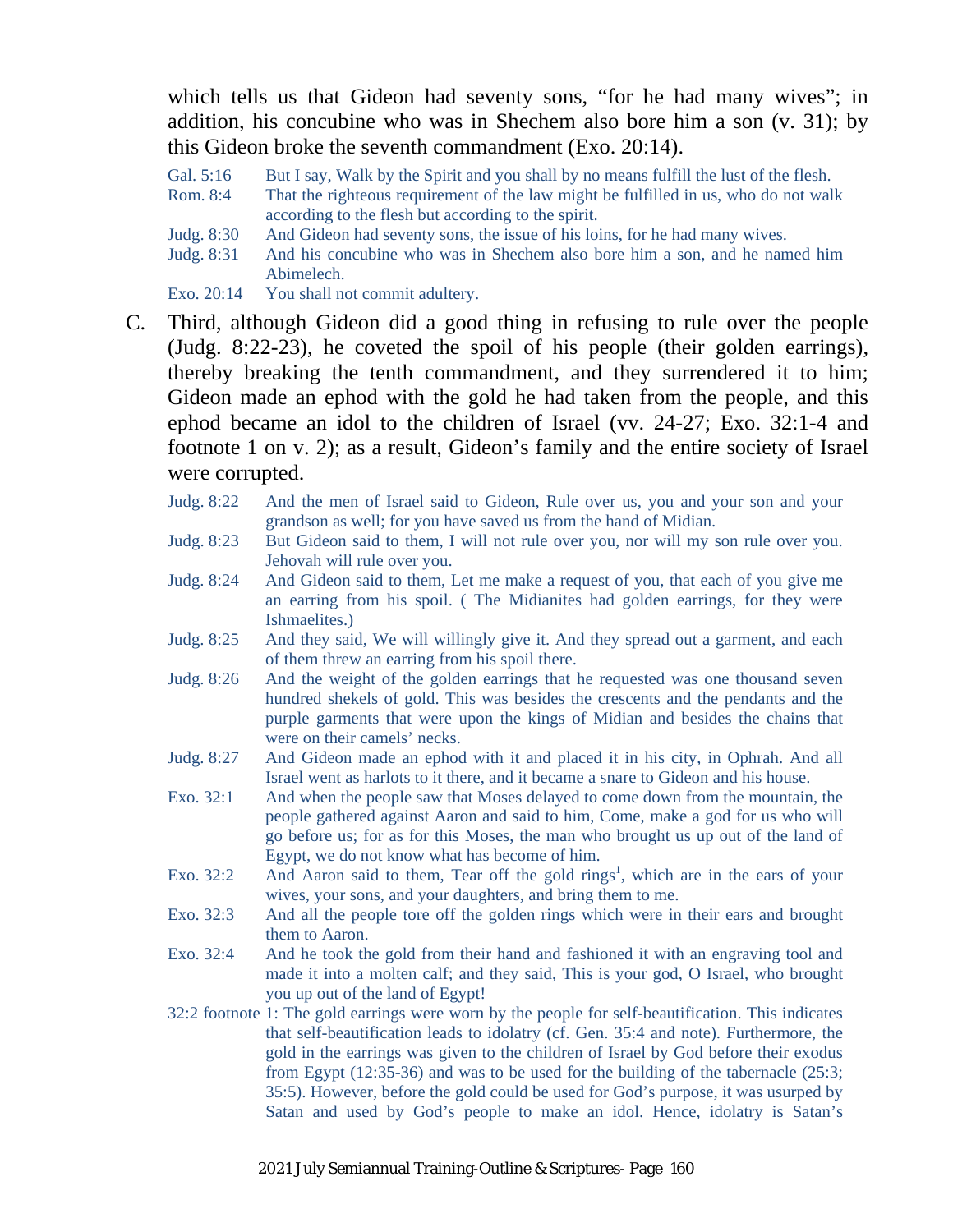usurping and man's abusing of what God has given for His purpose, in order to make it a waste.

- D. Judges is a book concerning the enjoyment of the good land, which is a type of Christ; Gideon's success indicates the gaining of an excellent opportunity to enjoy Christ, but his failure indicates the losing of the opportunity to enjoy Christ.
- **IV. Gideon's indulgence in sex and his greediness for gold led to idolatry; greediness is idolatry (Col. 3:5), and both fornication and greediness are linked to idol worship (Eph. 5:5); his failure shows us that we need to exercise strict control in dealing with the matters of sex and wealth:**
	- Col. 3:5 Put to death therefore your members which are on the earth: fornication, uncleanness, passion, evil desire, and greediness, which is idolatry;
	- Eph. 5:5 For this you realize, knowing that every fornicator or unclean person or greedy person (who is an idolater) has no inheritance in the kingdom of Christ and of God.
	- A. Even King Solomon, who was glorified in the kingdom of Israel with the splendor of that kingdom at its highest peak (1 Kings 4:34; 8:10-11) and began as a God-fearing and God-loving person, eventually became an idol worshipper through his many foreign wives (11:1-13; see footnote 1 on v. 43).
		- 1 Kings 4:34 And they came from all the peoples to hear the wisdom of Solomon, from all the kings of the earth who had heard of his wisdom.
		- 1 Kings 8:10 And when the priests came out of the Holy Place, the cloud filled the house of Jehovah;
		- 1 Kings 8:11 And the priests were not able to stand and minister because of the cloud, for the glory of Jehovah filled the house of Jehovah.
		- 1 Kings 11:1 But King Solomon loved many foreign women in addition to Pharaoh's daughter-Moabite, Ammonite, Edomite, Sidonian, and Hittite women,
		- 1 Kings 11:2 From among the nations concerning which Jehovah had said to the children of Israel, You shall not go among them, nor shall they come among you, for they will surely turn your heart after their gods. Solomon clung to these in love.
		- 1 Kings 11:3 And he had seven hundred princess wives and three hundred concubines, and his wives turned his heart away.
		- 1 Kings 11:4 And when Solomon was old, his wives turned his heart after other gods; and his heart was not perfect toward Jehovah his God like the heart of David his father.
		- 1 Kings 11:5 And Solomon went after Ashtoreth the goddess of the Sidonians and after Milcom the detestable thing of the Ammonites.
		- 1 Kings 11:6 And Solomon did what was evil in the sight of Jehovah and did not fully follow Jehovah as David his father had done.
		- 1 Kings 11:7 Then Solomon built a high place to Chemosh the detestable thing of Moab in the mountain that is before Jerusalem and to Molech the detestable thing of the children of Ammon.
		- 1 Kings 11:8 And so he did for all his foreign wives, who burned incense and offered sacrifices to their gods.
		- 1 Kings 11:9 So Jehovah became angry with Solomon because his heart turned away from Jehovah the God of Israel, who had appeared to him twice,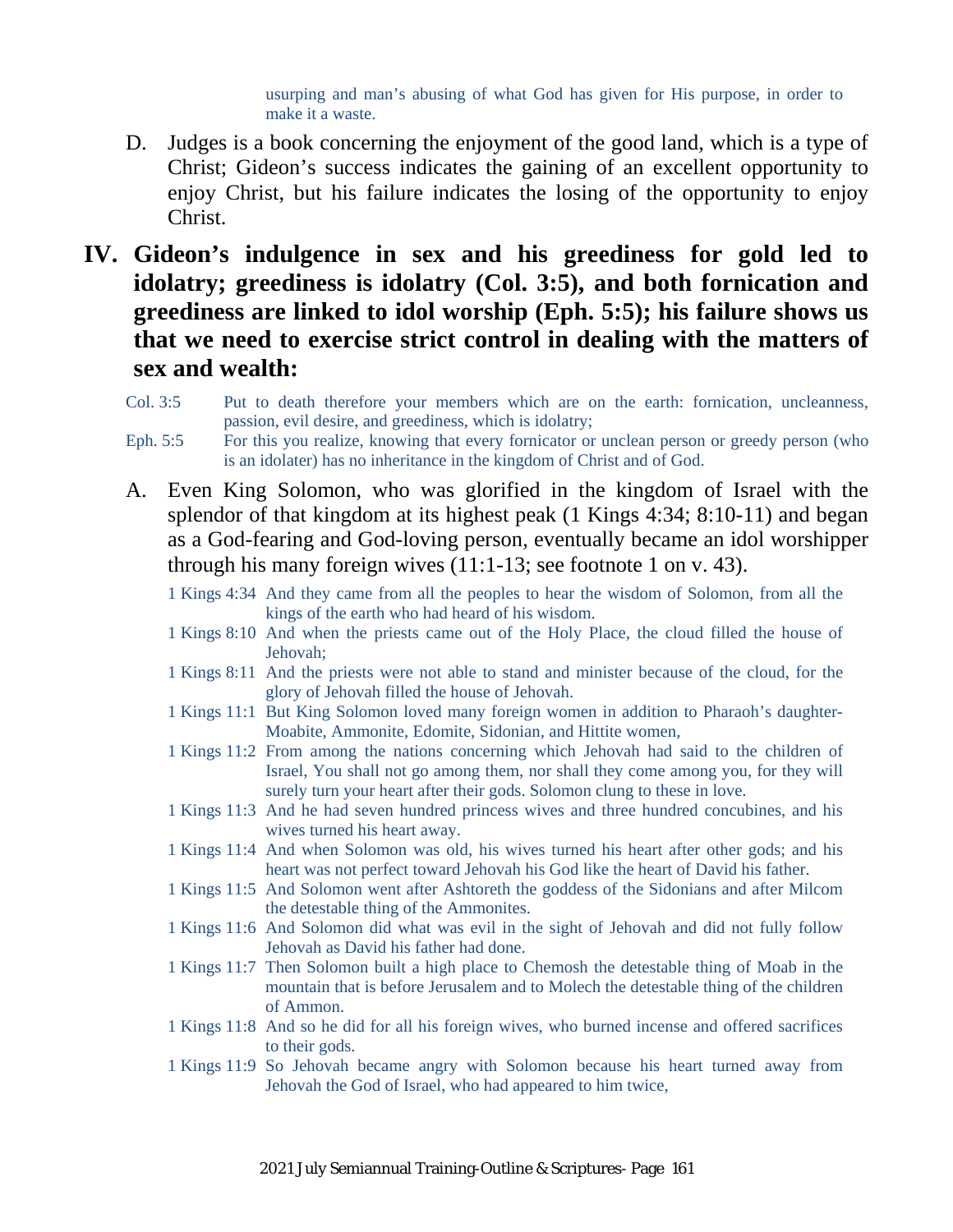- 1 Kings 11:10And who had commanded him concerning this very matter, not to go after other gods; but he did not keep that which Jehovah had commanded.
- 1 Kings 11:11And Jehovah said to Solomon, Because you have done this and have not kept My covenant and My statutes, which I commanded you, I will surely tear the kingdom away from you and give it to your servant.
- 1 Kings 11:12However I will not do it in your days, because of David your father; I will tear it out of your son's hand.
- 1 Kings 11:13But I will not tear the whole kingdom away from you; I will give one tribe to your son because of David My servant and because of Jerusalem, which I have chosen.
- 1 Kings 11:43 And Solomon slept<sup>1</sup> with his fathers and was buried in the city of David his father. And Rehoboam his son reigned in his place.
- 1 Kings 11:43 footnote 1: Solomon's decease (vv. 41-43) was in gloomy disappointment. His glory fell off like the flower of grass (Matt. 6:29; 1 Pet. 1:24), and his splendid career became "vanity of vanities," as he had preached (Eccl. 1:2). However, what God did through him as a type of Christ remains forever (see note  $1<sup>1</sup>$  in ch. 2).

Under the light of the spiritual life, it is clear that Solomon was a wise man but not a spiritual man; a man of capability, not a man of life; a man whose wisdom was a gift, not a measure of life. The careers he accomplished were evidences of his capacity from his God-given gift of wisdom, not manifestations of the ability of the maturity of the divine life. Capability apart from life is like a snake, poisoning God's people; life is like a dove, supplying God's people with life. Cf. note  $18<sup>1</sup>$  in Ruth 4.

Solomon's enjoyment of the God-given good land reached the highest level through his God-given gift. However, because of his small measure in the maturity of the spiritual life, he was cut off from the enjoyment of the good land in God's economy because of his unbridled indulgence of his lust. His father David, a man according to God's heart, failed in this same gross and ugly sin (2 Sam. 11). Solomon's failure in this satanic temptation was much greater than his father's. This caused his descendants to lose more than ninety percent of their kingdom and caused the people of God's elect to suffer division and confusion among themselves throughout many generations. Eventually, they lost the God-given land and became captives in the foreign lands of idol worship. The nation of Israel is still suffering because of Solomon's failure. What a warning and an alarm this should be to us! We must be careful. Even a little failure in the indulgence of lust can damage the church and kill the splendid aspects of the church life.

- B. After Gideon died, Israel's degradation was initiated in their forsaking of Jehovah their God and their worshipping the idols of the Canaanites, which issued in their indulgence in fleshly lust; also, the son of Gideon's concubine, Abimelech, slew seventy of Gideon's other sons, whereas Jotham, another son, escaped—Judg. 8:33—9:57.
	- Judg. 8:33 And as soon as Gideon died, the children of Israel turned again and went as harlots after the Baals. And they made Baal-berith their god.
	- Judg. 8:34 And the children of Israel did not remember Jehovah their God, who had delivered them from the hand of all their enemies all around;
	- Judg. 8:35 Nor did they show mercy to the house of Jerubbaal, that is, Gideon, for all the good he had done to Israel.
	- Judg. 9:1 Then Abimelech the son of Jerubbaal went to Shechem to his mother's brothers; and he spoke to them and to all the family of the house of his mother's father, saying,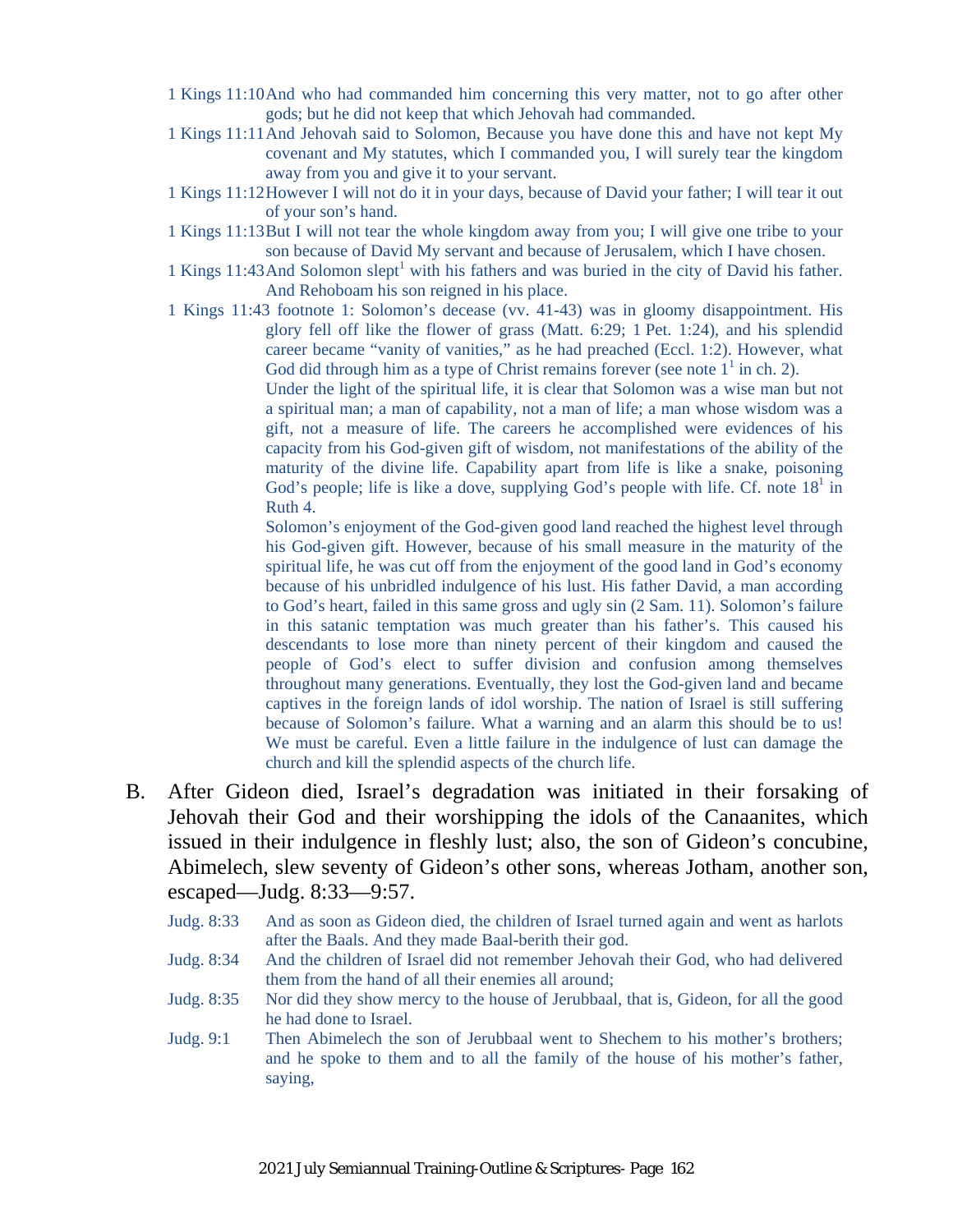Judg. 9:2 Speak now in the hearing of all the lords of Shechem, What is better for you, that all the sons of Jerubbaal, seventy men, rule over you, or that one man rule over you? Now remember that I am your bone and your flesh. Judg. 9:3 And his mother's brothers spoke of him in the hearing of all the lords of Shechem with all these words; and their heart inclined toward Abimelech, for they said, He is our brother. Judg. 9:4 And they gave him seventy pieces of silver from the house of Baal-berith. And with it Abimelech hired worthless and wanton men, and they followed after him. Judg. 9:5 And he went to his father's house in Ophrah and slew his brothers, the sons of Jerubbaal, seventy men, on one stone; but Jotham, the youngest son of Jerubbaal, was left, for he hid himself. Judg. 9:6 Then all the lords of Shechem and all the house of Millo gathered, and they went and made Abimelech king at the terebinth of the pillar that was in Shechem. Judg. 9:7 And when Jotham was told, he went and stood on the top of Mount Gerizim and lifted up his voice and called out and said to them, Listen to me, you lords of Shechem, that God may listen to you. Judg. 9:8 The trees once went forth to anoint a king over themselves. And they said to the olive tree, Reign over us. Judg. 9:9 But the olive tree said to them, Shall I leave my fatness, because of which God and men are honored by me, and go to wave over the trees? Judg. 9:10 Then the trees said to the fig tree, You come and reign over us. Judg. 9:11 But the fig tree said to them, Shall I leave my sweetness and my good fruit, and go to wave over the trees? Judg. 9:12 Then the trees said to the vine, You come and reign over us. Judg. 9:13 But the vine said to them, Shall I leave my new wine, which cheers God and men, and go to wave over the trees? Judg. 9:14 So all the trees said to the bramble, You come and reign over us. Judg. 9:15 And the bramble said to the trees, If you are truly anointing me as king over you, come and take refuge under my shade; but if not, may fire come forth from the bramble and devour the cedars of Lebanon! Judg. 9:16 Now therefore if you have dealt truly and with integrity in making Abimelech king, and if you have dealt in a good way toward Jerubbaal and toward his house, and if you have dealt with him as his hands have deserved— Judg. 9:17 (For my father fought for you and risked his life, and he delivered you from the hand of Midian. Judg. 9:18 But you have risen up today against the house of my father and have slain his sons, seventy men, on one stone; and you have made Abimelech the son of his female servant king over the lords of Shechem, for he is your brother.) Judg. 9:19 Now if you have dealt truly and with integrity toward Jerubbaal and toward his house today, then rejoice in Abimelech, and let him also rejoice in you. Judg. 9:20 But if not, may fire come forth from Abimelech and devour the lords of Shechem and the house of Millo, and may fire come forth from the lords of Shechem and the house of Millo and devour Abimelech! Judg. 9:21 And Jotham ran off and fled, and he came to Beer and remained there because of Abimelech his brother. Judg. 9:22 And Abimelech was prince over Israel three years. Judg. 9:23 And God sent an evil spirit between Abimelech and the lords of Shechem, and the lords of Shechem dealt treacherously with Abimelech, Judg. 9:24 So that the violence done to the seventy sons of Jerubbaal might be avenged and so that their blood might be put upon Abimelech their brother, who slew them, and upon the lords of Shechem, who strengthened his hands to slay his brothers.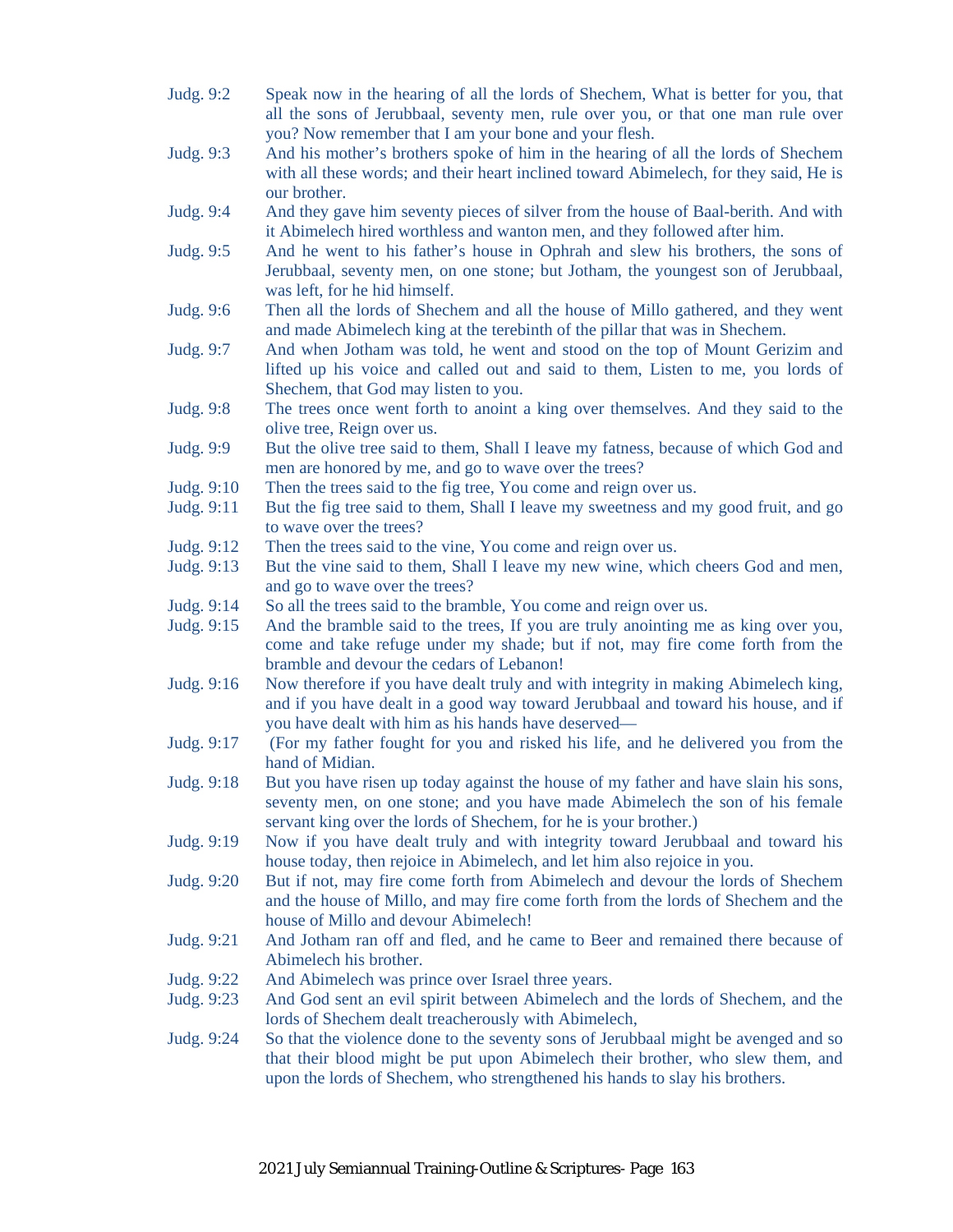- Judg. 9:25 And the lords of Shechem set men in ambush for him on the tops of the mountains, and they robbed everyone who passed by them on the way; and Abimelech was told.
- Judg. 9:26 And Gaal the son of Ebed came with his brothers and went over to Shechem, and the lords of Shechem put their trust in him.
- Judg. 9:27 And they went out into the field and gathered the grapes of their vineyards and trod them, and had a festival. And they went to the house of their god and ate and drank, and they cursed Abimelech.
- Judg. 9:28 And Gaal the son of Ebed said, Who is Abimelech and who are we of Shechem, that we should serve him? Is he not the son of Jerubbaal, and is not Zebul his officer? Serve the men of Hamor, the father of Shechem; but why should we serve this man?
- Judg. 9:29 But, oh, that this people were put in my hand; then I would remove Abimelech. And he said of Abimelech, Increase your army and come out!
- Judg. 9:30 When Zebul the ruler of the city heard the words of Gaal the son of Ebed, his anger burned.
- Judg. 9:31 And he sent messengers to Abimelech in Tormah, saying, Gaal the son of Ebed and his brothers have now come to Shechem, and now they are stirring up the city against you.
- Judg. 9:32 And now rise up at night, you and the people with you, and wait in ambush in the field;
- Judg. 9:33 And in the morning, as soon as the sun rises, you shall rise up early and rush on the city. And right when he and the people with him come out against you, you shall do with him as you find occasion.
- Judg. 9:34 And Abimelech and all the people with him rose up at night and waited in ambush against Shechem in four companies.
- Judg. 9:35 And Gaal the son of Ebed went out and stood in the entrance of the gate of the city. And Abimelech and the people with him rose up from the ambush.
- Judg. 9:36 And when Gaal saw the people, he said to Zebul, Look, people are coming down from the tops of the mountains. But Zebul said to him, You are seeing the shadow of the mountains as though they were men.
- Judg. 9:37 And Gaal spoke again and said, Look, people are coming down from the height of the land, and one company is coming by the way of the terebinth of Meonenim.
- Judg. 9:38 Then Zebul said to him, Where is your boast now, that you said, Who is Abimelech that we should serve him? Is not this the people that you despised? Go out now, and fight them.
- Judg. 9:39 So Gaal went out before the lords of Shechem and fought with Abimelech.
- Judg. 9:40 And Abimelech pursued him, and Gaal fled from before him. And many wounded fell, up to the entrance of the gate.
- Judg. 9:41 And Abimelech dwelt in Arumah. And Zebul drove out Gaal and his brothers, so that they could not dwell in Shechem.
- Judg. 9:42 Then on the next day the people went out into the field, and Abimelech was told.
- Judg. 9:43 And he took his people and divided them into three companies, and he waited in ambush in the field. And he looked, and there were the people coming out of the city. And he rose up against them and struck them.
- Judg. 9:44 And Abimelech and the companies that were with him rushed forward and stood at the entrance of the gate of the city, and two companies rushed upon all those who were in the field and struck them.
- Judg. 9:45 And Abimelech fought against the city all that day. And he took the city, and the people who were in it he slew; and he tore down the city and sowed it with salt.
- Judg. 9:46 And when all the lords of the tower of Shechem heard of it, they went to the stronghold of the house of El-berith.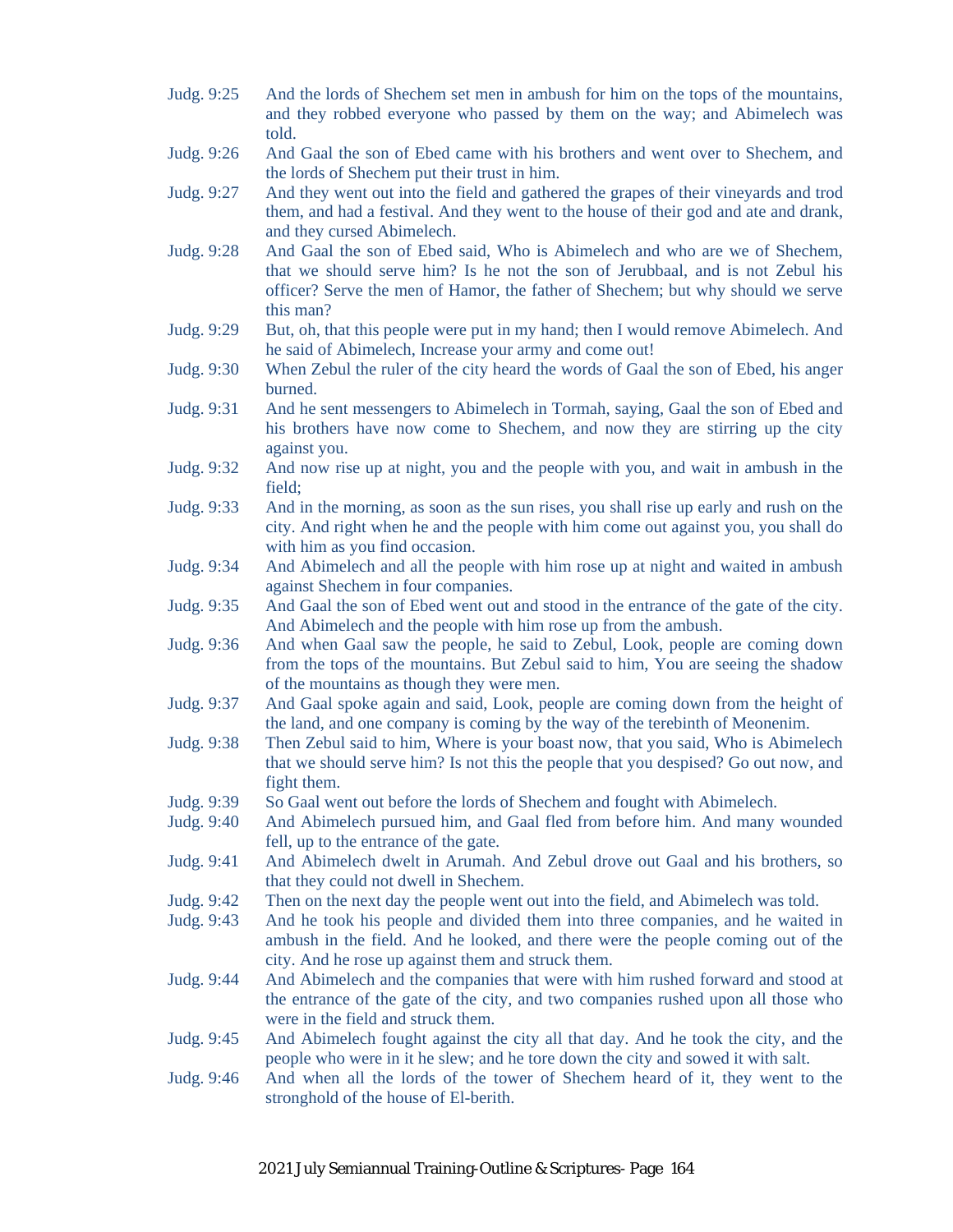- Judg. 9:47 And Abimelech was told that all the lords of the tower of Shechem had gathered together.
- Judg. 9:48 And Abimelech went up to Mount Zalmon, he and all the people who were with him. And Abimelech took an ax in his hand and cut down a tree limb. And he lifted it up and put it on his shoulder, and he said to the people who were with him, What you see me doing, hurry and do as I have done.
- Judg. 9:49 So all the people also cut down each a limb. And they followed after Abimelech and set the limbs against the stronghold. And they set the stronghold on fire over them, so that all the men of the tower of Shechem also died, about a thousand men and women.
- Judg. 9:50 Then Abimelech went to Thebez; and he encamped against Thebez and took it.
- Judg. 9:51 But there was a strong tower in the middle of the city; and all the men and women and all the lords of the city fled there and shut themselves in; and they went up to the roof of the tower.
- Judg. 9:52 And Abimelech came up to the tower and fought against it. And he came near the entrance of the tower to burn it with fire.
- Judg. 9:53 And a certain woman threw an upper millstone upon Abimelech's head, and it cracked his skull.
- Judg. 9:54 Then he called immediately to the young man who bore his armor and said to him, Draw your sword and kill me; otherwise they will say concerning me, A woman slew him. And his young man pierced him through, and he died.
- Judg. 9:55 And when the men of Israel saw that Abimelech was dead, they went away, each to his own place.
- Judg. 9:56 And God repaid the evil of Abimelech, which he had done to his father by slaying his seventy brothers.
- Judg. 9:57 And God brought all the evil of the men of Shechem back upon their own heads, and the curse of Jotham the son of Jerubbaal came upon them.
- C. Jotham boldly declared a parable of Abimelech's reign as the reign of the bramble versus those who are like olive trees, fig trees, and vine trees, who reject ambition and become a channel of supply to God's people (vv. 8-13); God repaid the evil of Abimelech (vv. 14-55), which he had done to his father by slaying his seventy brothers; and God brought all the evil of the men of Shechem back upon their own heads, and the curse of Jotham the son of Jerubbaal (Gideon—6:32) came upon them (9:56-57).
	- Judg. 9:8 The trees once went forth to anoint a king over themselves. And they said to the olive tree, Reign over us.
	- Judg. 9:9 But the olive tree said to them, Shall I leave my fatness, because of which God and men are honored by me, and go to wave over the trees?
	- Judg. 9:10 Then the trees said to the fig tree, You come and reign over us.
	- Judg. 9:11 But the fig tree said to them, Shall I leave my sweetness and my good fruit, and go to wave over the trees?
	- Judg. 9:12 Then the trees said to the vine, You come and reign over us.
	- Judg. 9:13 But the vine said to them, Shall I leave my new wine, which cheers God and men, and go to wave over the trees?
	- Judg. 9:14 So all the trees said to the bramble, You come and reign over us.
	- Judg. 9:15 And the bramble said to the trees, If you are truly anointing me as king over you, come and take refuge under my shade; but if not, may fire come forth from the bramble and devour the cedars of Lebanon!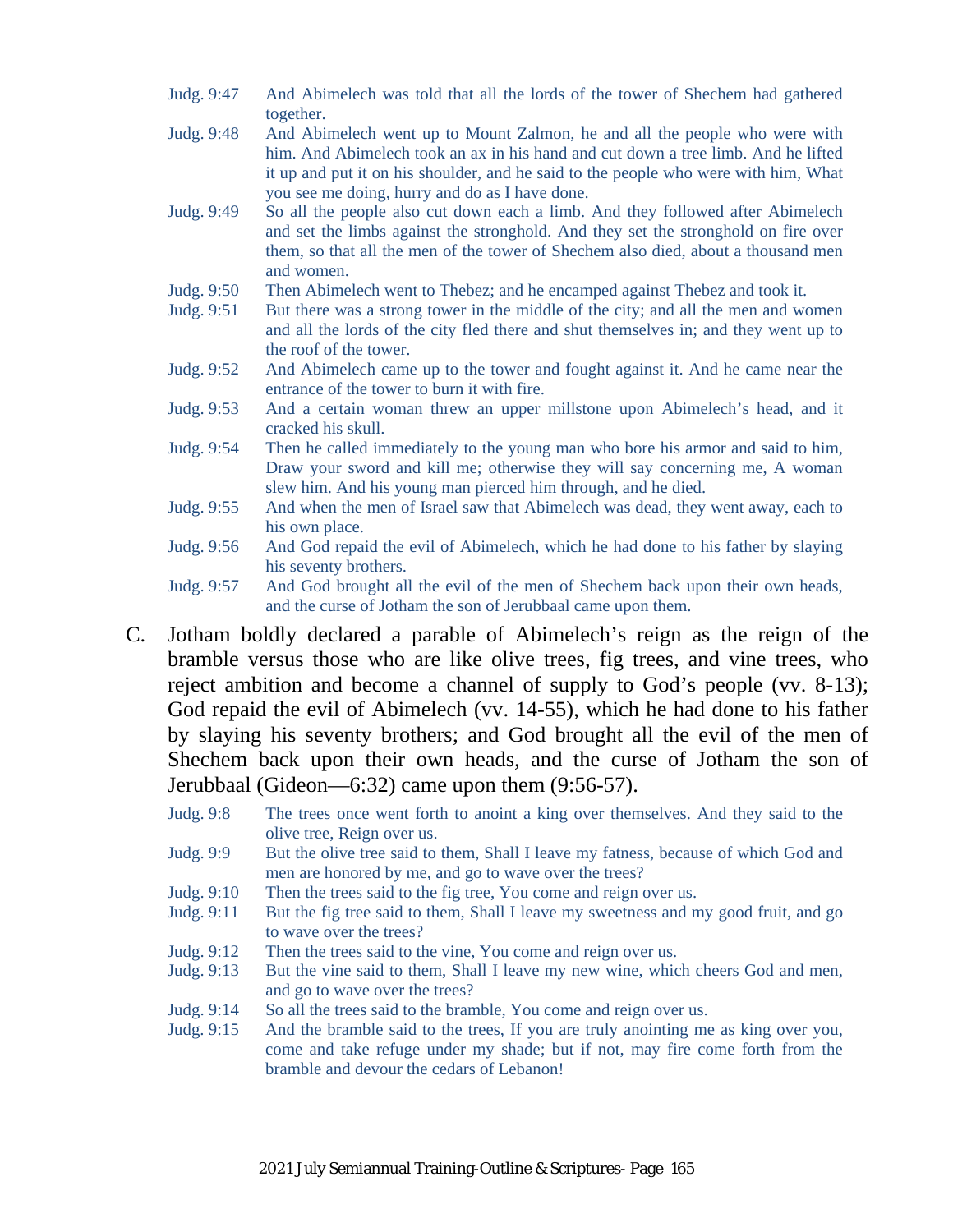- Judg. 9:16 Now therefore if you have dealt truly and with integrity in making Abimelech king, and if you have dealt in a good way toward Jerubbaal and toward his house, and if you have dealt with him as his hands have deserved—
- Judg. 9:17 (For my father fought for you and risked his life, and he delivered you from the hand of Midian.
- Judg. 9:18 But you have risen up today against the house of my father and have slain his sons, seventy men, on one stone; and you have made Abimelech the son of his female servant king over the lords of Shechem, for he is your brother.)
- Judg. 9:19 Now if you have dealt truly and with integrity toward Jerubbaal and toward his house today, then rejoice in Abimelech, and let him also rejoice in you.
- Judg. 9:20 But if not, may fire come forth from Abimelech and devour the lords of Shechem and the house of Millo, and may fire come forth from the lords of Shechem and the house of Millo and devour Abimelech!
- Judg. 9:21 And Jotham ran off and fled, and he came to Beer and remained there because of Abimelech his brother.
- Judg. 9:22 And Abimelech was prince over Israel three years.
- Judg. 9:23 And God sent an evil spirit between Abimelech and the lords of Shechem, and the lords of Shechem dealt treacherously with Abimelech,
- Judg. 9:24 So that the violence done to the seventy sons of Jerubbaal might be avenged and so that their blood might be put upon Abimelech their brother, who slew them, and upon the lords of Shechem, who strengthened his hands to slay his brothers.
- Judg. 9:25 And the lords of Shechem set men in ambush for him on the tops of the mountains, and they robbed everyone who passed by them on the way; and Abimelech was told.
- Judg. 9:26 And Gaal the son of Ebed came with his brothers and went over to Shechem, and the lords of Shechem put their trust in him.
- Judg. 9:27 And they went out into the field and gathered the grapes of their vineyards and trod them, and had a festival. And they went to the house of their god and ate and drank, and they cursed Abimelech.
- Judg. 9:28 And Gaal the son of Ebed said, Who is Abimelech and who are we of Shechem, that we should serve him? Is he not the son of Jerubbaal, and is not Zebul his officer? Serve the men of Hamor, the father of Shechem; but why should we serve this man?
- Judg. 9:29 But, oh, that this people were put in my hand; then I would remove Abimelech. And he said of Abimelech, Increase your army and come out!
- Judg. 9:30 When Zebul the ruler of the city heard the words of Gaal the son of Ebed, his anger burned.
- Judg. 9:31 And he sent messengers to Abimelech in Tormah, saying, Gaal the son of Ebed and his brothers have now come to Shechem, and now they are stirring up the city against you.
- Judg. 9:32 And now rise up at night, you and the people with you, and wait in ambush in the field;
- Judg. 9:33 And in the morning, as soon as the sun rises, you shall rise up early and rush on the city. And right when he and the people with him come out against you, you shall do with him as you find occasion.
- Judg. 9:34 And Abimelech and all the people with him rose up at night and waited in ambush against Shechem in four companies.
- Judg. 9:35 And Gaal the son of Ebed went out and stood in the entrance of the gate of the city. And Abimelech and the people with him rose up from the ambush.
- Judg. 9:36 And when Gaal saw the people, he said to Zebul, Look, people are coming down from the tops of the mountains. But Zebul said to him, You are seeing the shadow of the mountains as though they were men.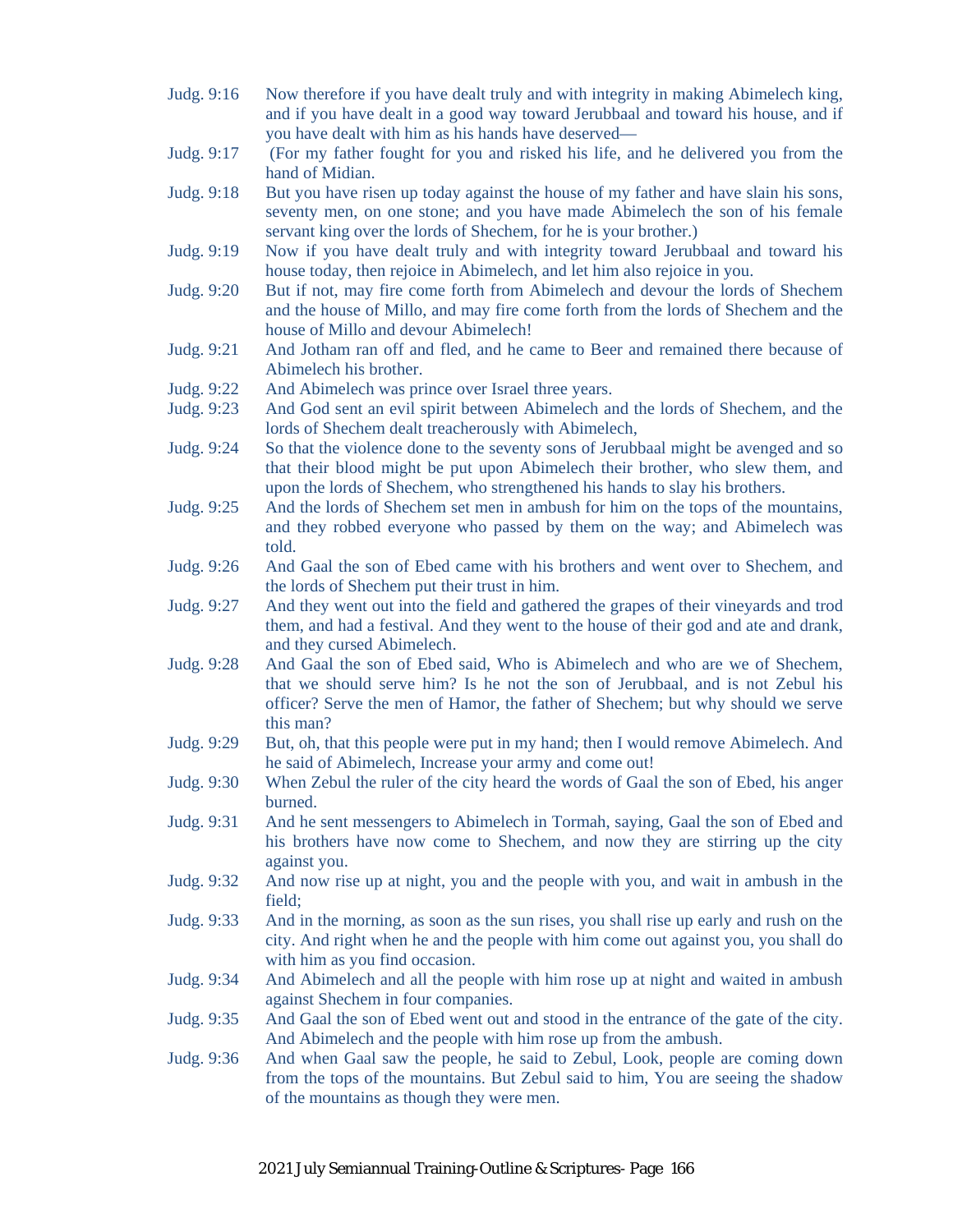- Judg. 9:37 And Gaal spoke again and said, Look, people are coming down from the height of the land, and one company is coming by the way of the terebinth of Meonenim.
- Judg. 9:38 Then Zebul said to him, Where is your boast now, that you said, Who is Abimelech that we should serve him? Is not this the people that you despised? Go out now, and fight them.
- Judg. 9:39 So Gaal went out before the lords of Shechem and fought with Abimelech.
- Judg. 9:40 And Abimelech pursued him, and Gaal fled from before him. And many wounded fell, up to the entrance of the gate.
- Judg. 9:41 And Abimelech dwelt in Arumah. And Zebul drove out Gaal and his brothers, so that they could not dwell in Shechem.
- Judg. 9:42 Then on the next day the people went out into the field, and Abimelech was told.
- Judg. 9:43 And he took his people and divided them into three companies, and he waited in ambush in the field. And he looked, and there were the people coming out of the city. And he rose up against them and struck them.
- Judg. 9:44 And Abimelech and the companies that were with him rushed forward and stood at the entrance of the gate of the city, and two companies rushed upon all those who were in the field and struck them.
- Judg. 9:45 And Abimelech fought against the city all that day. And he took the city, and the people who were in it he slew; and he tore down the city and sowed it with salt.
- Judg. 9:46 And when all the lords of the tower of Shechem heard of it, they went to the stronghold of the house of El-berith.
- Judg. 9:47 And Abimelech was told that all the lords of the tower of Shechem had gathered together.
- Judg. 9:48 And Abimelech went up to Mount Zalmon, he and all the people who were with him. And Abimelech took an ax in his hand and cut down a tree limb. And he lifted it up and put it on his shoulder, and he said to the people who were with him, What you see me doing, hurry and do as I have done.
- Judg. 9:49 So all the people also cut down each a limb. And they followed after Abimelech and set the limbs against the stronghold. And they set the stronghold on fire over them, so that all the men of the tower of Shechem also died, about a thousand men and women.
- Judg. 9:50 Then Abimelech went to Thebez; and he encamped against Thebez and took it.
- Judg. 9:51 But there was a strong tower in the middle of the city; and all the men and women and all the lords of the city fled there and shut themselves in; and they went up to the roof of the tower.
- Judg. 9:52 And Abimelech came up to the tower and fought against it. And he came near the entrance of the tower to burn it with fire.
- Judg. 9:53 And a certain woman threw an upper millstone upon Abimelech's head, and it cracked his skull.
- Judg. 9:54 Then he called immediately to the young man who bore his armor and said to him, Draw your sword and kill me; otherwise they will say concerning me, A woman slew him. And his young man pierced him through, and he died.
- Judg. 9:55 And when the men of Israel saw that Abimelech was dead, they went away, each to his own place.
- Judg. 6:32 Therefore on that day he named Gideon Jerubbaal, saying, Let Baal contend against him, for he has broken down his altar.
- Judg. 9:56 And God repaid the evil of Abimelech, which he had done to his father by slaying his seventy brothers.
- Judg. 9:57 And God brought all the evil of the men of Shechem back upon their own heads, and the curse of Jotham the son of Jerubbaal came upon them.
- D. In Gideon's success he joined himself to God, but in his failure he joined himself to Satan; to forsake God and join with Satan is to enter into the intrinsic